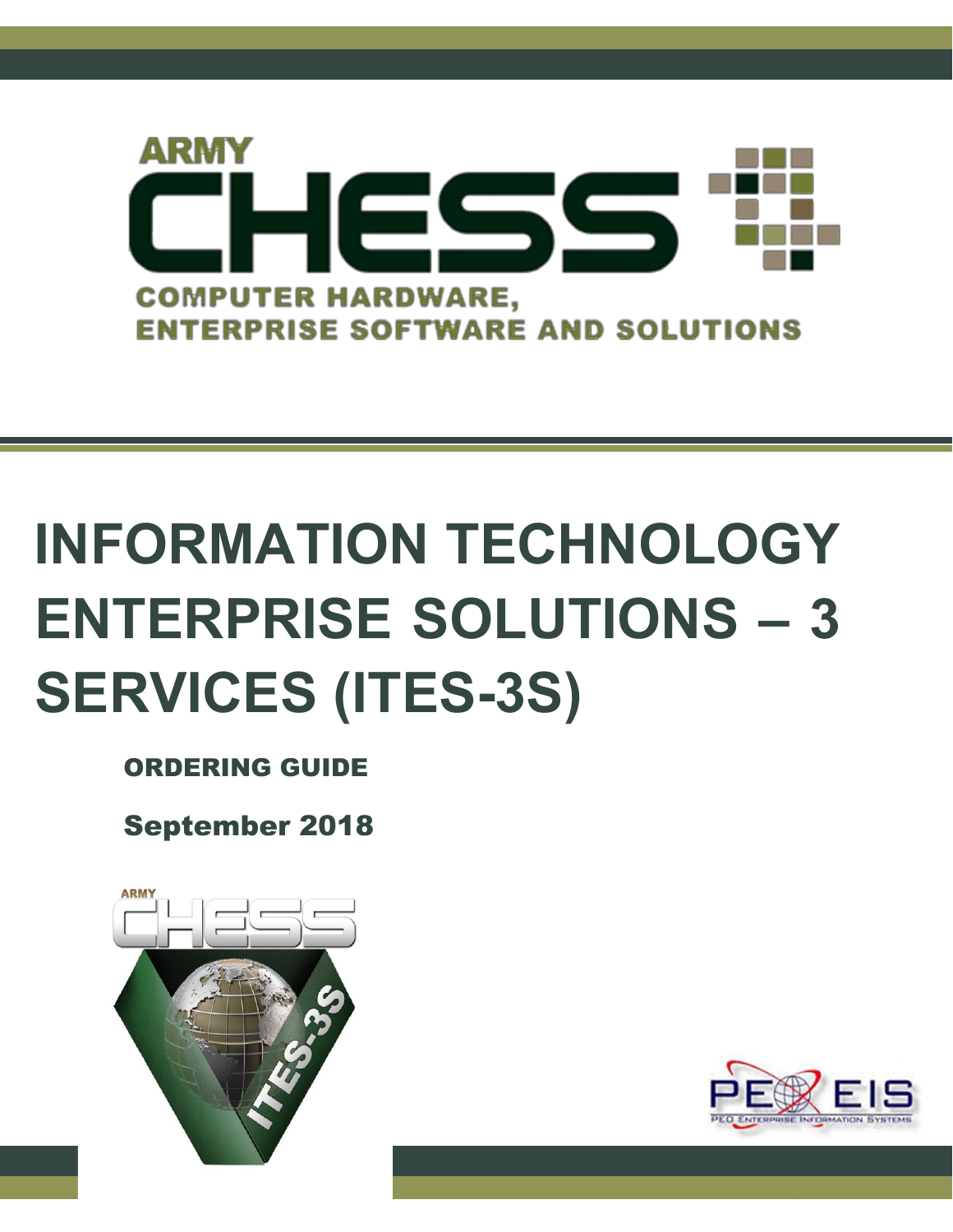# FOREWORD

These ordering guidelines contain the information needed to issue task orders against the Information Technology Enterprise Solutions-3 Services (ITES-3S) contracts. These contracts were awarded under the Federal Acquisition Streamlining Act (FASA) and Clinger-Cohen Act, and Section 803 of the National Defense Authorization Act (NDAA) for Fiscal Year (FY) 2002, which requires that the prime contractors be provided a fair opportunity to be considered for task order awards. The contracts are structured as Indefinite Delivery/ Indefinite Quantity (ID/IQ) contracts, using task orders for acquisition of specified services.

These contracts are available to the Army, Department of Defense (DOD), and other Federal agencies. In addition, Government support contractors may place orders against the contracts in support of their Government customers, in accordance with (IAW) Federal Acquisition Regulation (FAR) Part 51.

Questions regarding these guidelines and procedures for placing orders against the contracts should be directed to Computer Hardware, Enterprise Software and Solutions (CHESS). Questions of a contractual nature should be directed to the Procuring Contracting Office (PCO), Army Contracting Command - Rock Island (ACC-RI). These guidelines will be revised, as needed, to improve the process of awarding and managing orders under the ITES-3S contracts.

#### **CHESS**

ATTN: SFAE-PS-CH 9351 Hall Road, Bldg. 1456 Fort Belvoir, VA 22060-5526 Toll Free Customer Line 1-888-232-4405 [armychess@mail.mil](mailto:armychess@mail.mil)

#### **ACC-RI**

ATTN: CCRC-TA 3055 Rodman Avenue Rock Island, IL 61299-8000 309-782-4886 Nathan.e.acree.civ@mail.mil

Information regarding the ITES-3S contracts, including links to the prime contractors' home pages, can be found at: [https://chess.army.mil.](https://chess.army.mil/)

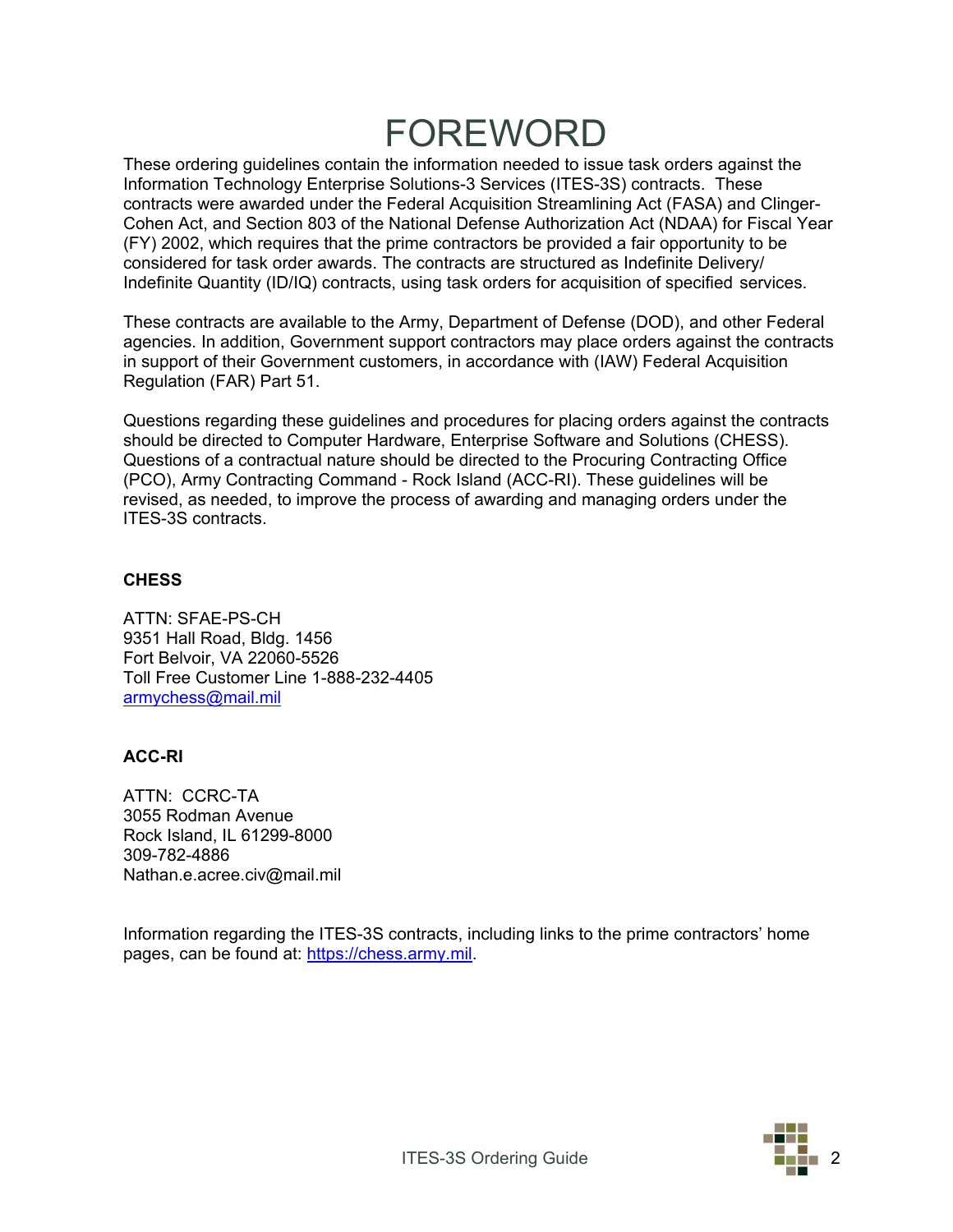# TABLE OF CONTENTS

#### **CHAPTER 1: ITES-3S GENERAL INFORMATION**

- 1. Background
- 2. Scope
- 3. Prime Contractors
- 4. Contract Terms/Approach
- 5. Performance-Based Service Acquisition
- 6. Fair Opportunity to be Considered
- 7. Situations Requiring Hardware or Software Acquisition

#### **CHAPTER 2: ITES-3S ROLES AND RESPONSIBILITIES**

- 1. Army Contracting Command Rock Island
- 2. Computer Hardware, Enterprise Software and Solutions
- 3. Requiring Activity
- 4. Ordering Contracting Officer (OCO)
- 5. Ordering Contracting Officer's Representative (OCOR)
- 6. Contractors
- 7. Ombudsman

#### **CHAPTER 3: ITES-3S ORDERING GUIDANCE**

- 1. General
- 2. Pricing
- 3. Order Forms and Numbering
- 4. Delivery Requirements
- 5. Security Considerations
- 6. Fair Opportunity to be Considered
- 7. Ordering Procedures

#### **ATTACHMENTS**

Attachment 1: ITES-3S Task Order Request Checklist and Instructions Example Attachment 2: Performance-Based Service Acquisition

Attachment 3: Format for Statement of Work Example

Attachment 4: Format for Performance Work Statement Example

Attachment 4A: Quality Assurance Surveillance Plan Example

Attachment 5: Statement of Objectives Example

Attachment 6: ITES-3S Proposal Evaluation Plan Example

Attachment 7: Letter Request for Task Order Proposals Example

Attachment 8: Proposal Submission Instructions and Evaluation Criteria Example

Attachment 9: ITES-3S Selection Recommendation Document Example

Attachment 10: ITES-3S Acronyms

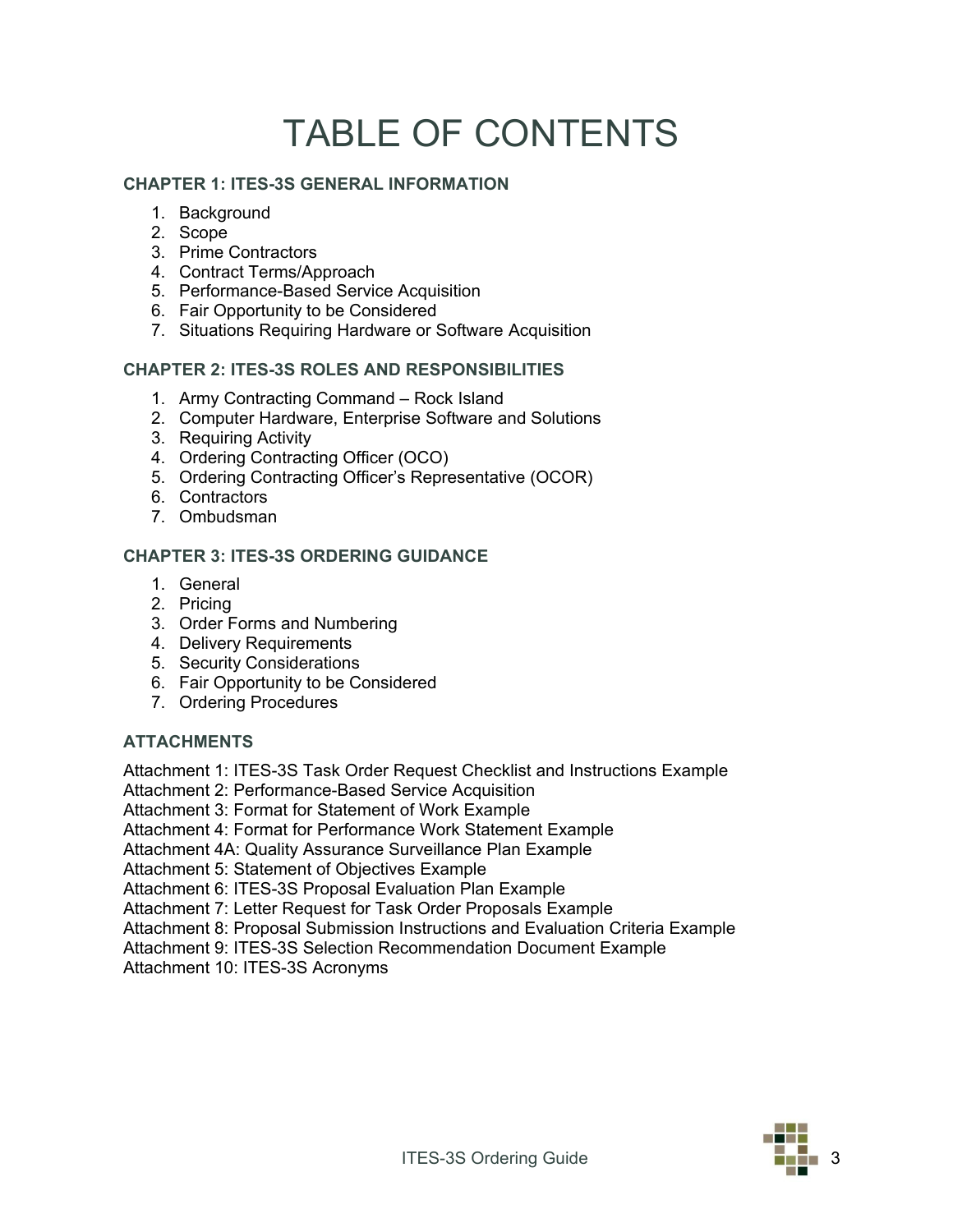# **CHAPTER 1 ITES-3S GENERAL INFORMATION**

### **1. BACKGROUND**

The objective of the ITES-3S contracts is to meet the Army's enterprise infrastructure and infostructure goals with a full range of innovative, world-class Information Technology (IT) support services and solutions at a fair and reasonable price. ITES-3S is a multiple award, ID/IQ contract vehicle. It is the Army's primary source of IT-related services worldwide. All DOD and other Federal agencies are authorized to use the contracts to satisfy their IT requirements.

Working in partnership with the prime contractors, CHESS manages the contracts, in coordination with the ACC-RI Contracting Center. Through the use of ITES-3S, users have a flexible means of meeting IT service needs quickly, efficiently, and cost-effectively. Orders may be placed by any contracting officer from the aforementioned agencies. There is **no fee** to place orders against the ITES-3S contract.

### **2. SCOPE**

The ITES-3S contracts encompass a full range of innovative, world-class information technology support services and solutions at a reasonable price. Firm Fixed Price (FFP), Time and Materials (T&M), and Cost Reimbursement (CR) Task Orders (TOs) are authorized under this contract. Contract Line Item Numbers (CLINs) cover the following services.

- IT solution services
- IT Subject-Matter Expert (SME)
- IT Functional Area Expert (FAE)
- Incidental construction
- Other direct costs
- IT solution equipment
- Travel and per diem
- IT solution software
- IT solution Other Direct Costs (ODCs)

The types of services and solutions offered by ITES-3S fall under the following Task Areas: Cybersecurity Services; Information Technology Services; Enterprise Design, Integration and Consolidation Services; Network/Systems Operation and Maintenance Services; Telecommunications/Systems Operation and Maintenance Services; Business Process Reengineering Services; IT Supply Chain Management Services; and IT Education & Training Services. Copies of the ITES-3S contracts can be found on the CHESS IT e-mart. The IT e-mart Web site [is https://chess.army.mil. S](https://chess.army.mil/)ervices will be acquired by issuing individual TOs.

Contract types will be determined IAW the FAR and Defense Federal Acquisition Regulation Supplement (DFARS) based on the circumstances of each order.

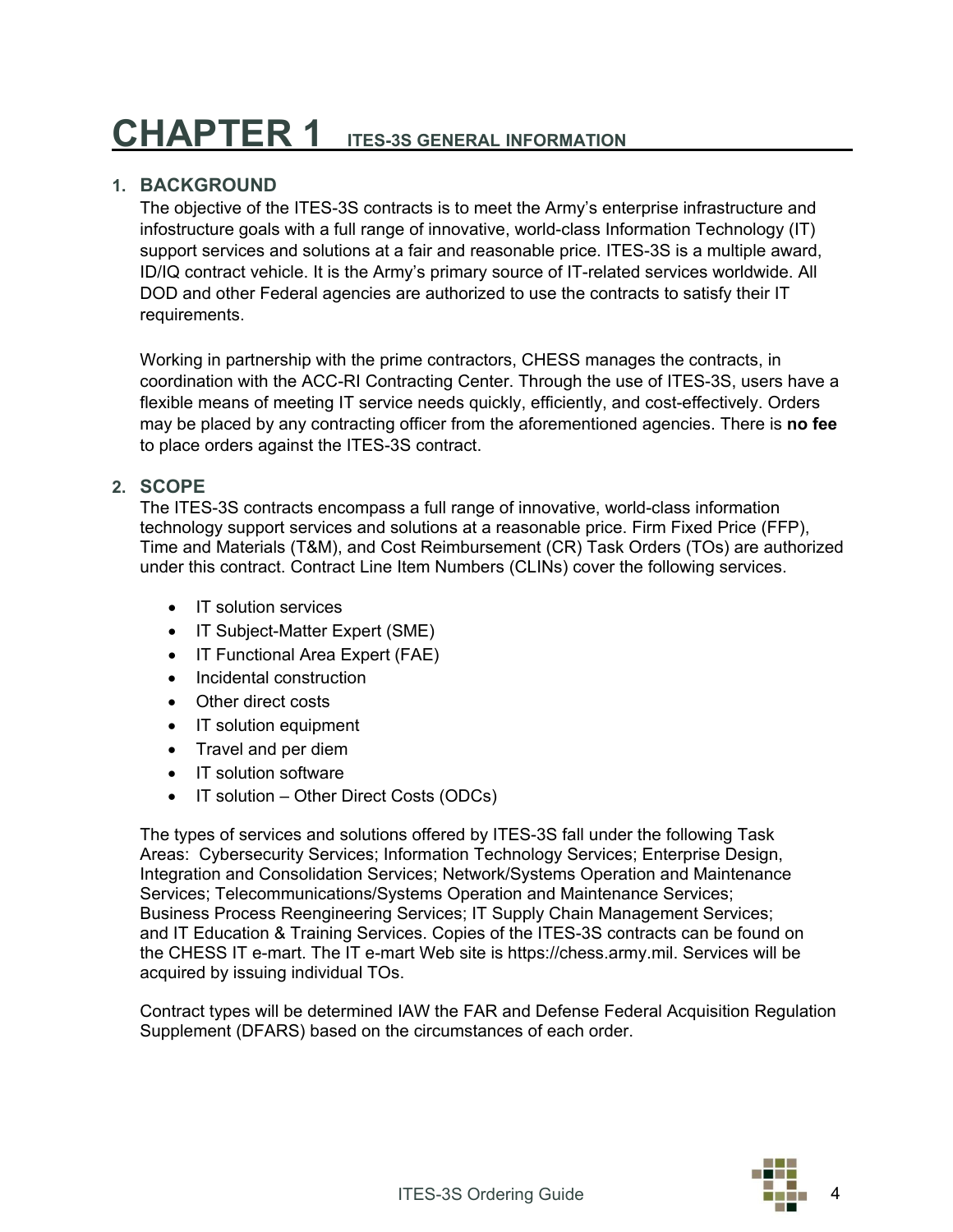# **3. PRIME CONTRACTORS**

The following is a list of the ITES-3S prime contractors along with their respective contract number and business size applicable to the contract. Each contractor name provides a hyperlink to their website.

| <b>Prime Contractor</b>                                  | <b>Contract Number</b> | <b>Business Type</b>  |
|----------------------------------------------------------|------------------------|-----------------------|
| UNIVERSAL CONSULTING SERVICES,<br><b>INC</b>             | W52P1J-18-D-A004       | Large Business        |
| <b>MCLANE ADVANCED</b><br>TECHNOLOGIES, LLC <sup>*</sup> | W52P1J-18-D-A005       | <b>Small Business</b> |
| <b>RAYTHEON COMPANY</b>                                  | W52P1J-18-D-A006       | Large Business        |
| <b>BOOZ ALLEN HAMILTON INC.</b>                          | W52P1J-18-D-A007       | Large Business        |
| <b>CREDENCE MANAGEMENT</b><br><b>SOLUTIONS LLC*</b>      | W52P1J-18-D-A008       | <b>Small Business</b> |
| <b>LEIDOS INNOVATIONS</b><br><b>CORPORATION</b>          | W52P1J-18-D-A009       | Large Business        |
| <b>UNIFIED BUSINESS</b><br>TECHNOLOGIES, INC.*           | W52P1J-18-D-A010       | <b>Small Business</b> |
| ACTIONET, INC.                                           | W52P1J-18-D-A011       | Large Business        |
| <b>NES ASSOCIATES, LLC</b>                               | W52P1J-18-D-A012       | Large Business        |
| <b>EXCELLUS SOLUTIONS, LLC*</b>                          | W52P1J-18-D-A013       | <b>Small Business</b> |
| SUPERLATIVE TECHNOLOGIES, INC.*                          | W52P1J-18-D-A014       | <b>Small Business</b> |
| IAP WORLDWIDE SERVICES, INC.                             | W52P1J-18-D-A015       | Large Business        |
| SABRE-DCS-I3 JV                                          | W52P1J-18-D-A016       | Large Business        |
| SNVC, L.C.*                                              | W52P1J-18-D-A017       | <b>Small Business</b> |
| <b>DELOITTE CONSULTING LLP</b>                           | W52P1J-18-D-A018       | Large Business        |
| DIGITALIBIZ, INC.*                                       | W52P1J-18-D-A019       | <b>Small Business</b> |
| <b>TEKSOUTH CORPORATION*</b>                             | W52P1J-18-D-A020       | <b>Small Business</b> |
| <b>SUMMIT TECHNOLOGIES LLC*</b>                          | W52P1J-18-D-A021       | <b>Small Business</b> |
| SUNTIVA, LLC*                                            | W52P1J-18-D-A022       | <b>Small Business</b> |
| AGILE DEFENSE, INC.*                                     | W52P1J-18-D-A023       | <b>Small Business</b> |

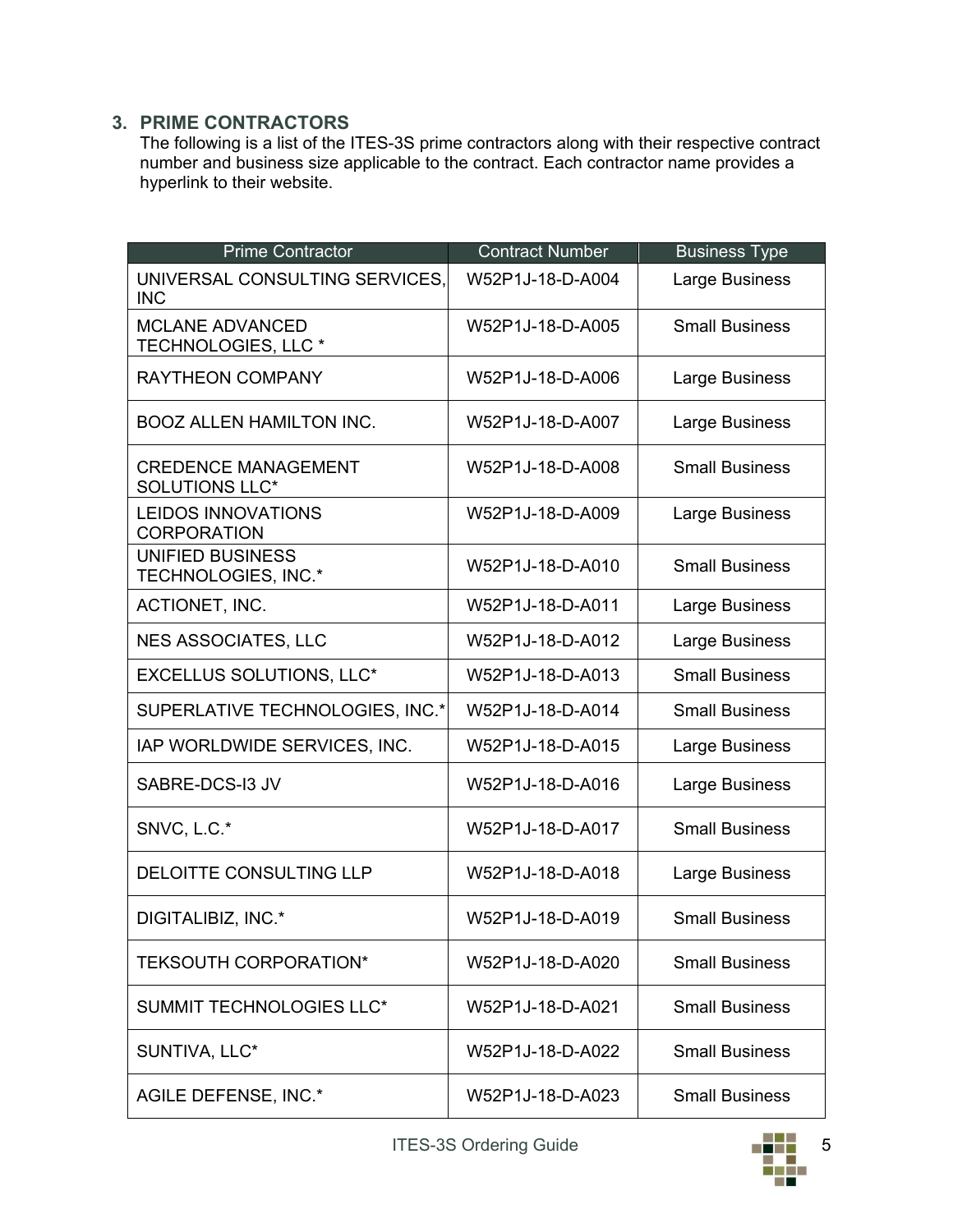| <b>ARRAY INFORMATION</b><br>TECHNOLOGY, INC.                 | W52P1J-18-D-A024 | Large Business        |
|--------------------------------------------------------------|------------------|-----------------------|
| <b>GROVE RESOURCE SOLUTIONS,</b><br>INC.*                    | W52P1J-18-D-A025 | <b>Small Business</b> |
| CALNET, INC.*                                                | W52P1J-18-D-A026 | <b>Small Business</b> |
| ZENLOGIC JV, LLC*                                            | W52P1J-18-D-A027 | <b>Small Business</b> |
| TA SERVICES OF SOUTH CAROLINA<br>LLC*                        | W52P1J-18-D-A028 | <b>Small Business</b> |
| <b>IPKEYS TECHNOLOGIES LLC*</b>                              | W52P1J-18-D-A029 | <b>Small Business</b> |
| <b>IT ENTERPRISE SERVICES AND</b><br>SOLUTIONS, LLC          | W52P1J-18-D-A030 | Large Business        |
| MADEN TECH CONSULTING, INC.*                                 | W52P1J-18-D-A031 | <b>Small Business</b> |
| <b>INTERNATIONAL BUSINESS</b><br><b>MACHINES CORPORATION</b> | W52P1J-18-D-A032 | Large Business        |
| HYPERION, INC.*                                              | W52P1J-18-D-A033 | <b>Small Business</b> |
| <b>QBASE LLC*</b>                                            | W52P1J-18-D-A034 | <b>Small Business</b> |
| <b>CYBERDATA TECHNOLOGIES INC*</b>                           | W52P1J-18-D-A035 | <b>Small Business</b> |
| DIRECTVIZ SOLUTIONS LLC*                                     | W52P1J-18-D-A036 | <b>Small Business</b> |
| <b>BAE SYSTEMS TECHNOLOGY</b><br>SOLUTIONS & SERVICES INC.   | W52P1J-18-D-A037 | Large Business        |
| <b>CYBER SOLUTIONS &amp; SERVICES,</b><br>INC.*              | W52P1J-18-D-A038 | <b>Small Business</b> |
| SMS DATA PRODUCTS GROUP, INC.                                | W52P1J-18-D-A039 | Large Business        |
| 22ND CENTURY TECHNOLOGIES<br>INC.                            | W52P1J-18-D-A040 | Large Business        |
| T-FOUR, LLC*                                                 | W52P1J-18-D-A041 | <b>Small Business</b> |
| STG, INC.                                                    | W52P1J-18-D-A042 | Large Business        |
| VENCEDOR TECHNOLOGIES, LLC*                                  | W52P1J-18-D-A043 | <b>Small Business</b> |
| SENTAR, INC.*                                                | W52P1J-18-D-A044 | <b>Small Business</b> |

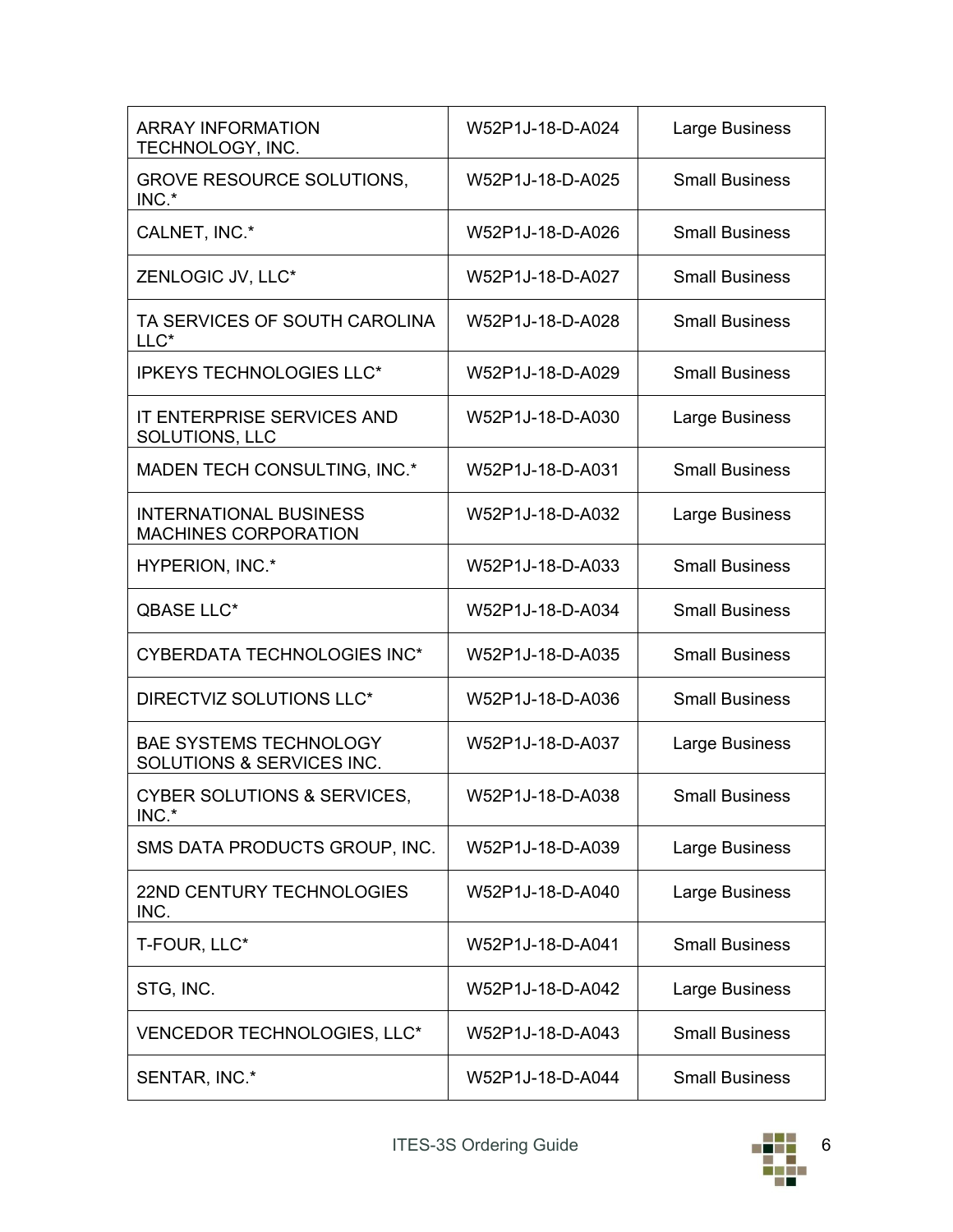| AOC EXPRESSION, LLC*                                   | W52P1J-18-D-A045 | <b>Small Business</b> |
|--------------------------------------------------------|------------------|-----------------------|
| <b>MANTECH ADVANCED SYSTEMS</b><br>INTERNATIONAL, INC. | W52P1J-18-D-A046 | Large Business        |
| APOGEE-SAIC CAPABILITIES<br><b>INTEGRATOR, LLC*</b>    | W52P1J-18-D-A047 | <b>Small Business</b> |
| ADVANCED SOFTWARE SYSTEMS,<br>INC.*                    | W52P1J-18-D-A048 | <b>Small Business</b> |
| OCCAM SOLUTIONS, INC*                                  | W52P1J-18-D-A049 | <b>Small Business</b> |
| DATA SYSTEMS ANALYSTS, INC.                            | W52P1J-18-D-A050 | Large Business        |
| MSOL INC.*                                             | W52P1J-18-D-A051 | <b>Small Business</b> |
| <b>INFORMATION GATEWAYS, INC.*</b>                     | W52P1J-18-D-A052 | <b>Small Business</b> |
| VAE, INC.                                              | W52P1J-18-D-A053 | <b>Large Business</b> |
| PRAGMATICS, INC.                                       | W52P1J-18-D-A054 | Large Business        |
| <b>CAELUM RESEARCH CORPORATION</b>                     | W52P1J-18-D-A055 | Large Business        |
| <b>CRITERION SYSTEMS, INC.*</b>                        | W52P1J-18-D-A056 | <b>Small Business</b> |
| SOFT TECH CONSULTING, INC.*                            | W52P1J-18-D-A057 | <b>Small Business</b> |
| <b>STRATEGIC OPERATIONAL</b><br><b>SOLUTIONS INC.*</b> | W52P1J-18-D-A058 | <b>Small Business</b> |
| FORTEM SOLUTIONS, LLC*                                 | W52P1J-18-D-A059 | <b>Small Business</b> |
| <b>VECTRUS SYSTEMS CORPORATION</b>                     | W52P1J-18-D-A060 | Large Business        |
| <b>IRON BOW TECHNOLOGIES, LLC</b>                      | W52P1J-18-D-A061 | Large Business        |
| HARMONIA HOLDINGS GROUP LLC*                           | W52P1J-18-D-A062 | <b>Small Business</b> |
| LOGC2, INC.*                                           | W52P1J-18-D-A063 | <b>Small Business</b> |
| <b>EXETER INFORMATION</b><br>TECHNOLOGY SERVICES, LLC* | W52P1J-18-D-A064 | <b>Small Business</b> |
| DRS GLOBAL ENTERPRISE<br>SOLUTIONS, INC.               | W52P1J-18-D-A065 | Large Business        |
| FWG SOLUTIONS, INC.*                                   | W52P1J-18-D-A066 | <b>Small Business</b> |

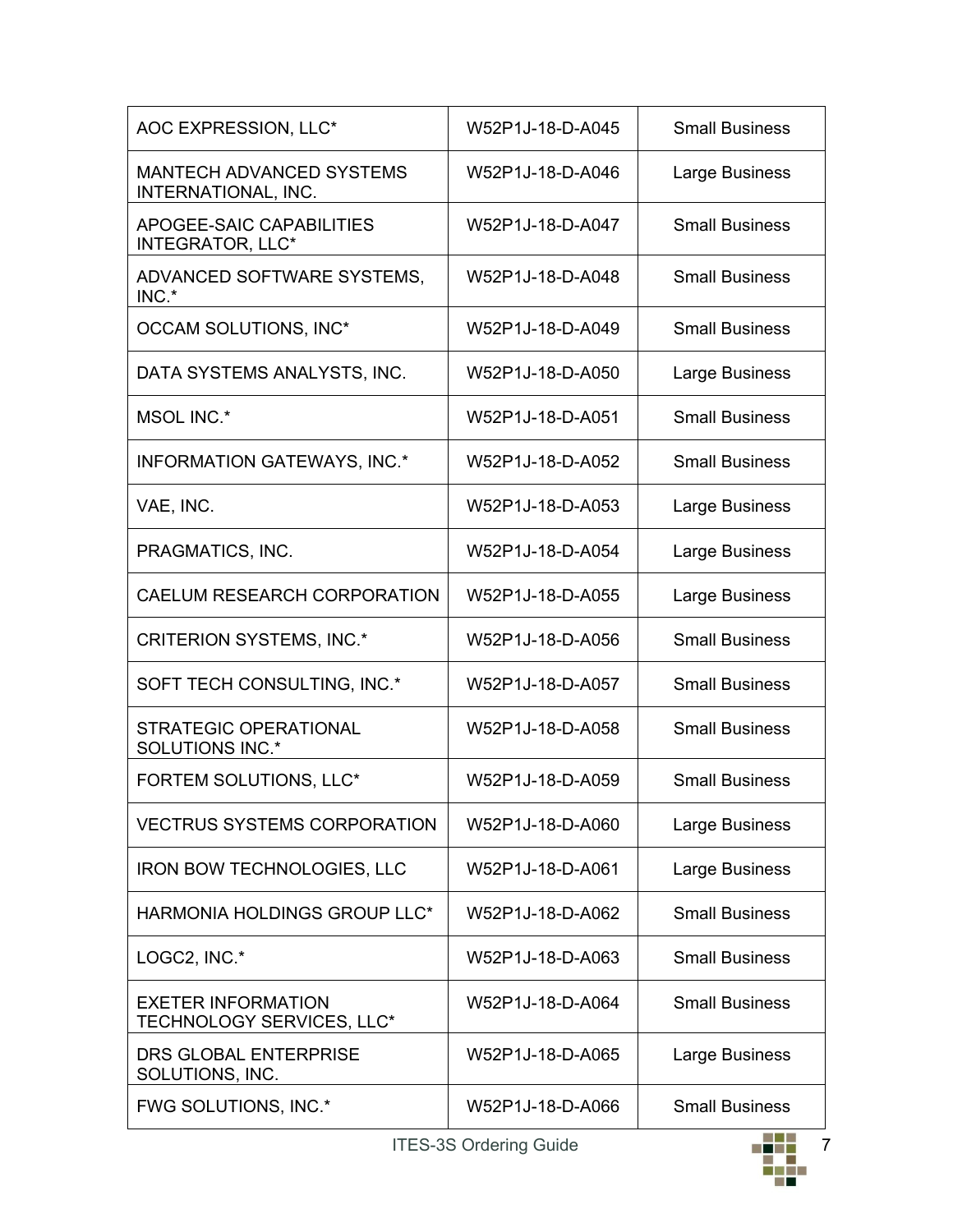| <b>INTELLIGENT WAVES LLC*</b>                                    | W52P1J-18-D-A067 | <b>Small Business</b> |
|------------------------------------------------------------------|------------------|-----------------------|
| CRYSTAL CLEAR TECHNOLOGIES,<br>INC.*                             | W52P1J-18-D-A068 | <b>Small Business</b> |
| <b>INSERSO CORPORATION*</b>                                      | W52P1J-18-D-A069 | <b>Small Business</b> |
| SGT, INC.                                                        | W52P1J-18-D-A070 | Large Business        |
| <b>TECHNATOMY CORPORATION</b>                                    | W52P1J-18-D-A071 | Large Business        |
| N-LINK CORPORATION*                                              | W52P1J-18-D-A072 | <b>Small Business</b> |
| DEV TECHNOLOGY GROUP, INC.*                                      | W52P1J-18-D-A073 | <b>Small Business</b> |
| MILLENNIUM CORPORATION*                                          | W52P1J-18-D-A074 | <b>Small Business</b> |
| <b>SCIENCE APPLICATIONS</b><br><b>INTERNATIONAL CORPORATION</b>  | W52P1J-18-D-A075 | <b>Large Business</b> |
| ITSTARS2, LLC*                                                   | W52P1J-18-D-A076 | <b>Small Business</b> |
| LINKTEC, LLC*                                                    | W52P1J-18-D-A077 | <b>Small Business</b> |
| ECS FEDERAL, INC.                                                | W52P1J-18-D-A078 | <b>Large Business</b> |
| <b>TROWBRIDGE &amp; TROWBRIDGE, LLC</b>                          | W52P1J-18-D-A079 | <b>Large Business</b> |
| ACCENTURE FEDERAL SERVICES<br><b>LLC</b>                         | W52P1J-18-D-A080 | Large Business        |
| LINK SOLUTIONS, INC.*                                            | W52P1J-18-D-A081 | <b>Small Business</b> |
| <b>ENTERPRISE SERVICES LLC</b>                                   | W52P1J-18-D-A082 | Large Business        |
| <b>ADAMS COMMUNICATION &amp;</b><br>ENGINEERING TECHNOLOGY, INC. | W52P1J-18-D-A083 | Large Business        |
| MISSION1ST GROUP INC*                                            | W52P1J-18-D-A084 | <b>Small Business</b> |
| <b>OBJECT CTALK, INC.*</b>                                       | W52P1J-18-D-A085 | <b>Small Business</b> |
| <b>GENERAL DYNAMICS INFORMATION</b><br>TECHNOLOGY, INC.          | W52P1J-18-D-A086 | Large Business        |
| INDIGO IT, LLC*                                                  | W52P1J-18-D-A087 | <b>Small Business</b> |
| DIGITAL MANAGEMENT, LLC                                          | W52P1J-18-D-A088 | Large Business        |

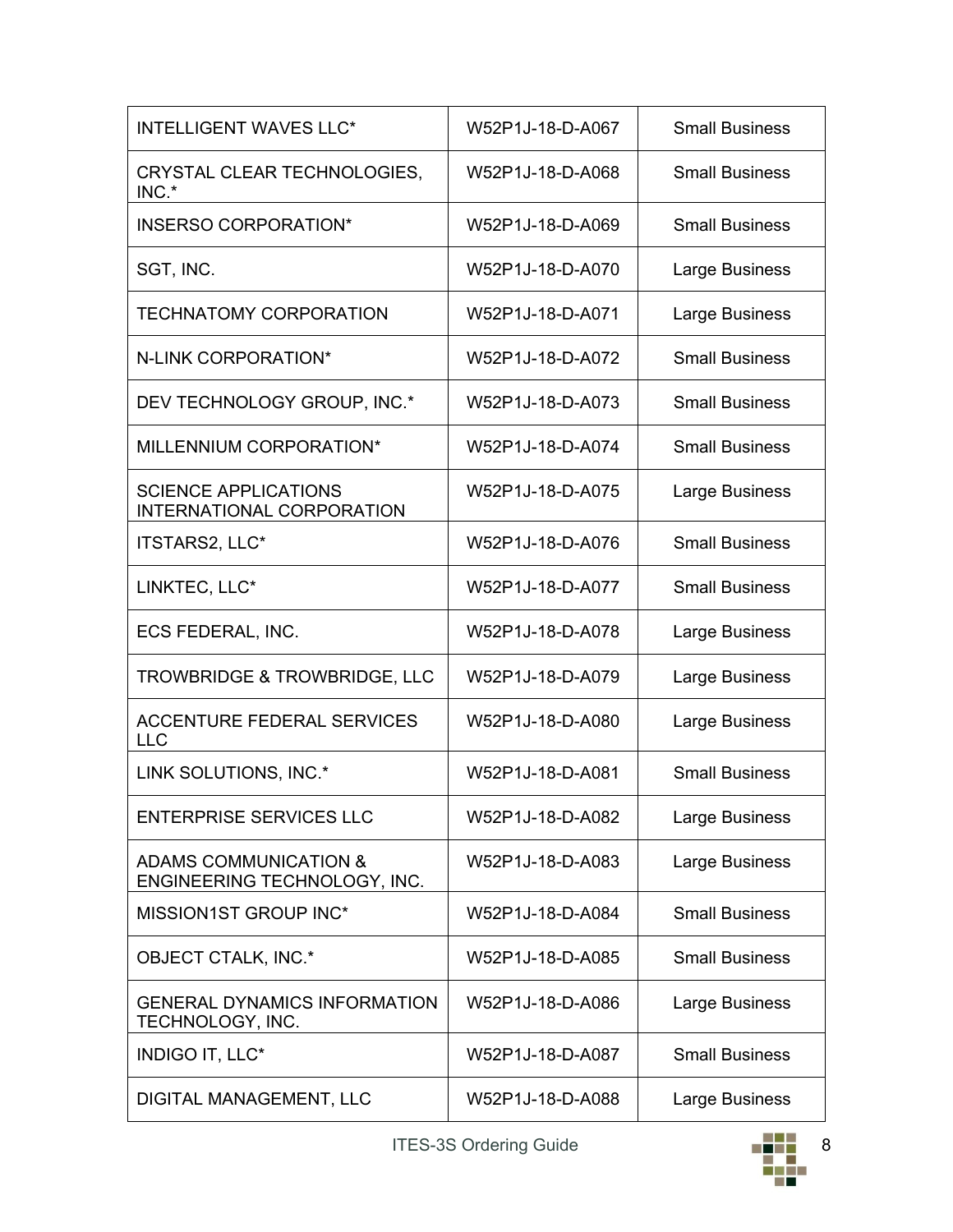| BANC 3, INC.*                                                                       | W52P1J-18-D-A089 | <b>Small Business</b> |
|-------------------------------------------------------------------------------------|------------------|-----------------------|
| <b>GENERAL DYNAMICS INFORMATION</b><br>TECHNOLOGY, INC. Formally CSRA<br><b>LLC</b> | W52P1J-18-D-A090 | Large Business        |
| AMERICAN SYSTEMS CORPORATION                                                        | W52P1J-18-D-A091 | Large Business        |
| <b>BRAVURA INFORMATION</b><br>TECHNOLOGY SYSTEMS INC.*                              | W52P1J-18-D-A092 | <b>Small Business</b> |
| PERATON INC.                                                                        | W52P1J-18-D-A093 | Large Business        |
| NCI INFORMATION SYSTEMS, INC.                                                       | W52P1J-18-D-A094 | Large Business        |
| JACOBS TECHNOLOGY INC.                                                              | W52P1J-18-D-A095 | Large Business        |
| SNR SYSTEMS, LLC*                                                                   | W52P1J-18-D-A096 | <b>Small Business</b> |
| TIBER CREEK CONSULTING, INC.*                                                       | W52P1J-18-D-A097 | <b>Small Business</b> |
| NEW DIRECTIONS TECHNOLOGIES,<br>INC.*                                               | W52P1J-18-D-A098 | <b>Small Business</b> |
| URS FEDERAL SERVICES, INC.                                                          | W52P1J-18-D-A099 | Large Business        |
| <b>BUSINESS MISSION EDGE LLC*</b>                                                   | W52P1J-18-D-A100 | <b>Small Business</b> |
| <b>GC&amp;E SYSTEMS GROUP, INC.*</b>                                                | W52P1J-18-D-A101 | <b>Small Business</b> |
| PHACIL INC.                                                                         | W52P1J-18-D-A102 | Large Business        |
| LINTECH-PRAGMATICS JV*                                                              | W52P1J-18-D-A103 | <b>Small Business</b> |
| <b>ITES VENTURE LLC*</b>                                                            | W52P1J-18-D-A104 | <b>Small Business</b> |
| <b>SYNTERAS LLC*</b>                                                                | W52P1J-18-D-A105 | <b>Small Business</b> |
| NTT DATA SERVICES FEDERAL<br>GOVERNMENT, INC.                                       | W52P1J-18-D-A106 | Large Business        |
| B & D CONSULTING, INC.*                                                             | W52P1J-18-D-A107 | <b>Small Business</b> |
| <b>TECHNOLOGY, AUTOMATION &amp;</b><br>MANAGEMENT, INC.*                            | W52P1J-18-D-A108 | <b>Small Business</b> |
| WORLD WIDE TECHNOLOGY, INC.                                                         | W52P1J-18-D-A109 | Large Business        |

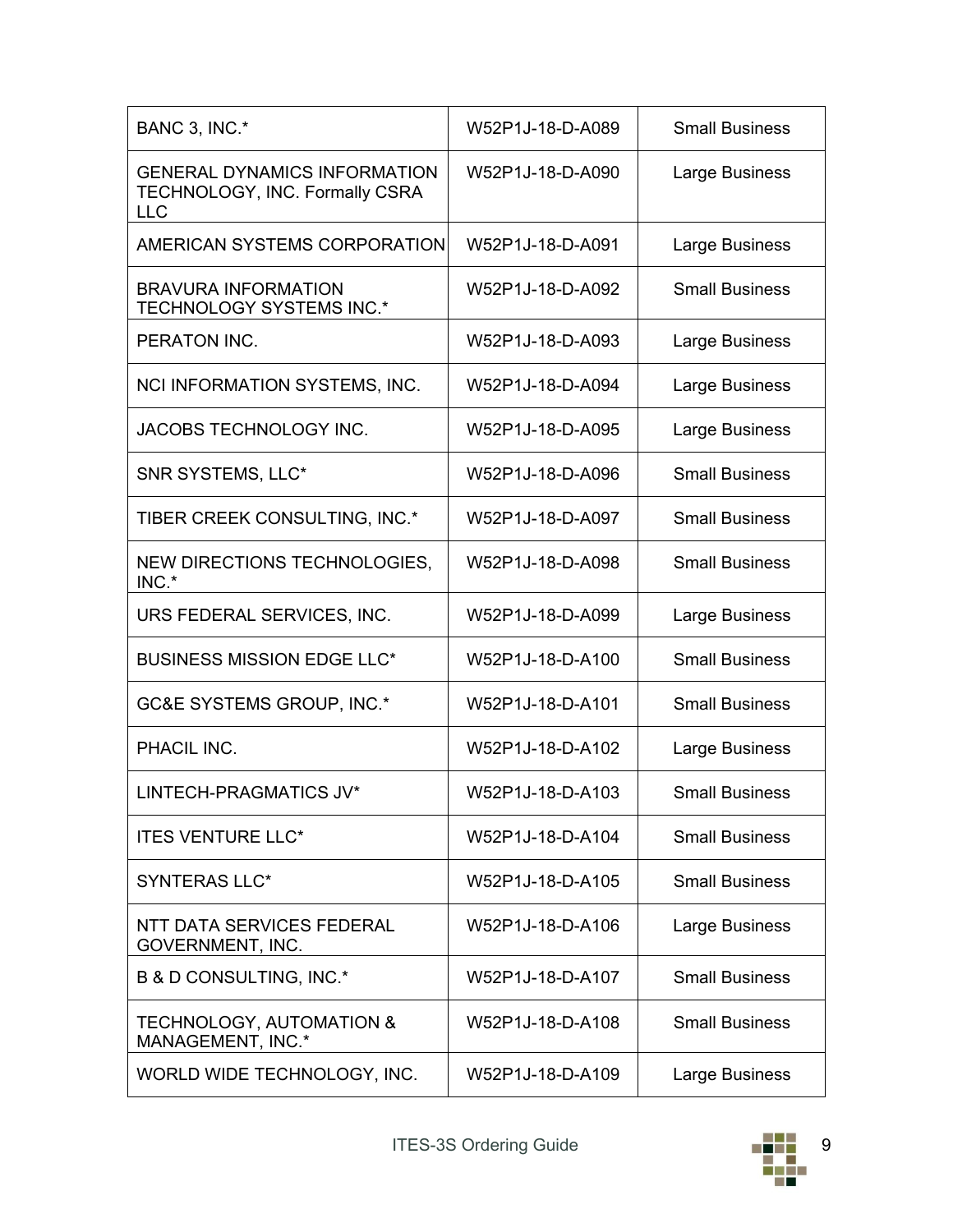| HALFAKER AND ASSOCIATES, LLC*                   | W52P1J-18-D-A110 | <b>Small Business</b> |
|-------------------------------------------------|------------------|-----------------------|
| IP NETWORK SOLUTIONS INC.*                      | W52P1J-18-D-A111 | <b>Small Business</b> |
| METROSTAR SYSTEMS, INC.*                        | W52P1J-18-D-A112 | <b>Small Business</b> |
| <b>INNOVATIVE MANAGEMENT</b><br>CONCEPTS, INC.* | W52P1J-18-D-A113 | <b>Small Business</b> |
| AKIRA TECHNOLOGIES, INC.*                       | W52P1J-18-D-A115 | <b>Small Business</b> |
| OPTIVOR TECHNOLOGIES, L.L.C.*                   | W52P1J-18-D-A117 | <b>Small Business</b> |
| KINGFISHER SYSTEMS INC.*                        | W52P1J-18-D-A118 | <b>Small Business</b> |
| CYBERMEDIA TECHNOLOGIES, INC.*                  | W52P1J-18-D-A119 | <b>Small Business</b> |
| <b>COMPUTER WORLD SERVICES</b><br>CORP. *       | W52P1J-18-D-A120 | <b>Small Business</b> |
| 3VESTA, LLC*                                    | W52P1J-18-D-A121 | <b>Small Business</b> |
| <b>LOGISTICS SYSTEMS</b><br>INCORPORATED*       | W52P1J-18-D-A122 | <b>Small Business</b> |
| S4, INC.*                                       | W52P1J-18-D-A123 | <b>Small Business</b> |
| M.C. DEAN, INC.                                 | W52P1J-18-D-A124 | <b>Large Business</b> |
| SAVANTAGE FINANCIAL SERVICES,<br>INC.*          | W52P1J-18-D-A125 | <b>Small Business</b> |
| <b>SUPERIOR GOVERNMENT</b><br>SOLUTIONS, LLC*   | W52P1J-18-D-A126 | <b>Small Business</b> |
| AT&T GOVERNMENT SOLUTIONS,<br>INC.              | W52P1J-18-D-A127 | Large Business        |
| <b>INNOVATIONS JV, LLC*</b>                     | W52P1J-18-D-A128 | <b>Small Business</b> |
| FORTEM SERVICES GROUP, LLC*                     | W52P1J-18-D-A129 | <b>Small Business</b> |
| UNISYS CORPORATION                              | W52P1J-18-D-A130 | Large Business        |
| NEXGEN DATA SYSTEMS, INC.*                      | W52P1J-18-D-A131 | <b>Small Business</b> |
| EZTEQ, LLC*                                     | W52P1J-18-D-A132 | <b>Small Business</b> |
| <b>TELESIS CORPORATION*</b>                     | W52P1J-18-D-A133 | <b>Small Business</b> |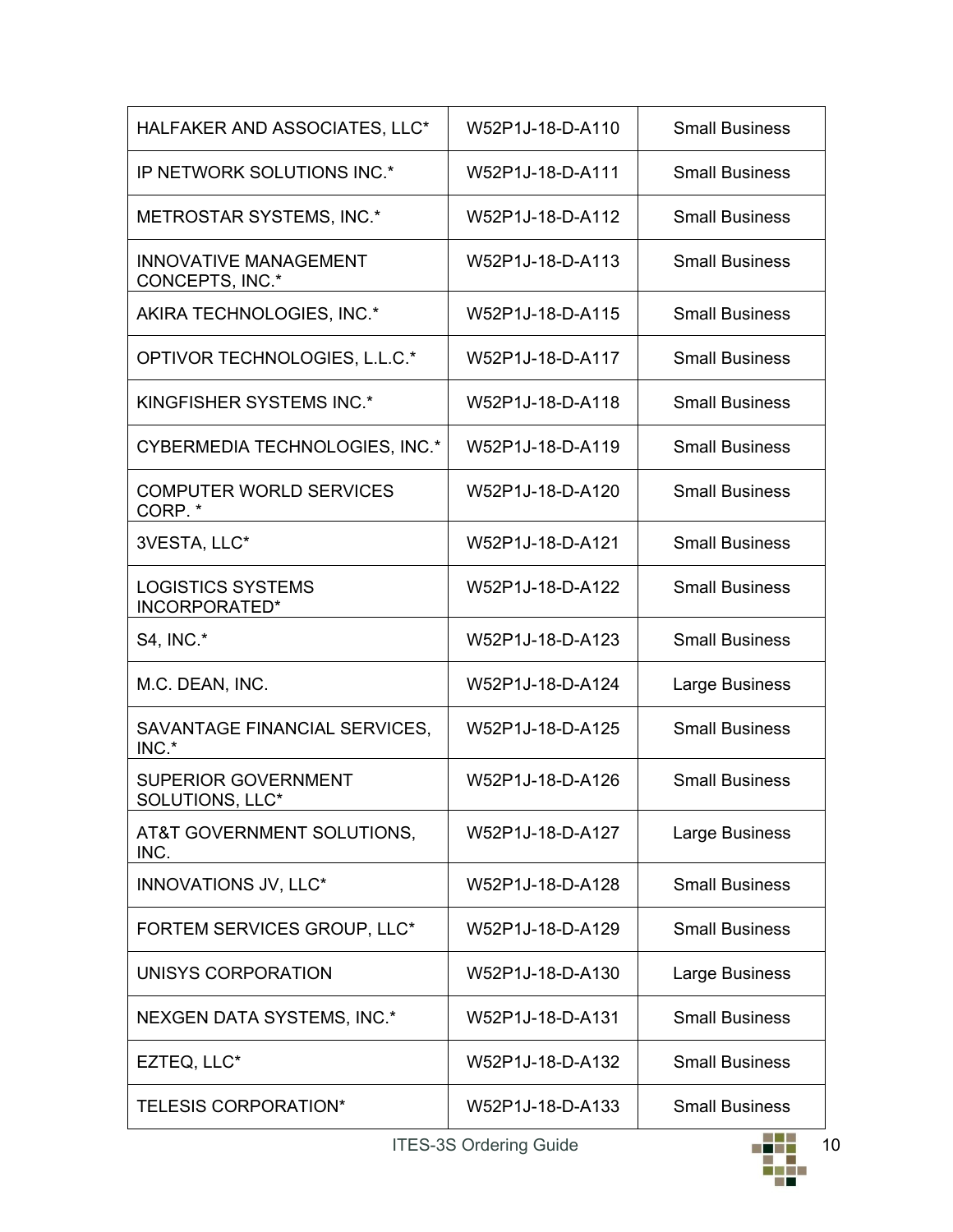| <b>ATTAIN, LLC</b>                             | W52P1J-18-D-A134 | Large Business        |
|------------------------------------------------|------------------|-----------------------|
| <b>FEDITC LLC*</b>                             | W52P1J-18-D-A135 | <b>Small Business</b> |
| CKA, LLC*                                      | W52P1J-18-D-A136 | <b>Small Business</b> |
| NORTHROP GRUMMAN SYSTEMS<br><b>CORPORATION</b> | W52P1J-18-D-A137 | Large Business        |
| CACI-ISS, INC.                                 | W52P1J-18-D-A138 | Large Business        |
| <b>SYNAPTEK CORPORATION*</b>                   | W52P1J-18-D-A139 | <b>Small Business</b> |
| ACE INFO SOLUTIONS, INC.                       | W52P1J-18-D-A140 | <b>Large Business</b> |

### **4. CONTRACT TERMS/APPROACH**

Separate, multiple awards were made for ITES-3S with the following contract terms and provisions:

| <b>Contract Terms</b>                | <b>ITES-3S</b>                                         |
|--------------------------------------|--------------------------------------------------------|
| <b>Contract Maximum</b>              | \$12,100,000,000<br>$\bullet$                          |
|                                      | The contract maximum represents the total<br>$\bullet$ |
|                                      | requirement for the life of the contract (including    |
|                                      | options, if exercised)                                 |
| <b>Period of Performance</b>         | 9 Years:<br>$\bullet$                                  |
|                                      | One five-year base Ordering Period<br>$\circ$          |
|                                      | Four one-year Ordering Period options (if<br>$\circ$   |
|                                      | exercised)                                             |
| <b>Pricing Structure</b>             | <b>FFP</b><br>$\bullet$                                |
|                                      | T&M                                                    |
|                                      | <b>CR</b>                                              |
| Performance-Based Contracting        | Preferred method for acquiring services<br>$\bullet$   |
| Fair Opportunity to be Considered    | Subject to FAR 16.505<br>٠                             |
| <b>Ordering Guidance and Process</b> | See Chapter 3 Ordering Guide - Ordering<br>$\bullet$   |
|                                      | Guidance                                               |

# **5. PERFORMANCE-BASED SERVICE ACQUISITION**

Performance-Based Service Acquisition (PBSA) is an acquisition structured around the results to be achieved as opposed to the manner by which the work is to be performed. Orders placed under ITES-3S are not required to be performance-based under all circumstances; however, policy promulgated by the NDAA for FY 2001 (PL 106-398, section 821), FAR 37.102, and FAR 16.505(a), establishes PBSA as the preferred method for acquiring services. In addition, for DOD agencies, DFARS 237.170-2 requires higher-level approval for any acquisition of services that is not performance-based. Accordingly, it is expected that most ITES-3S orders will be performance-based. A Performance Work

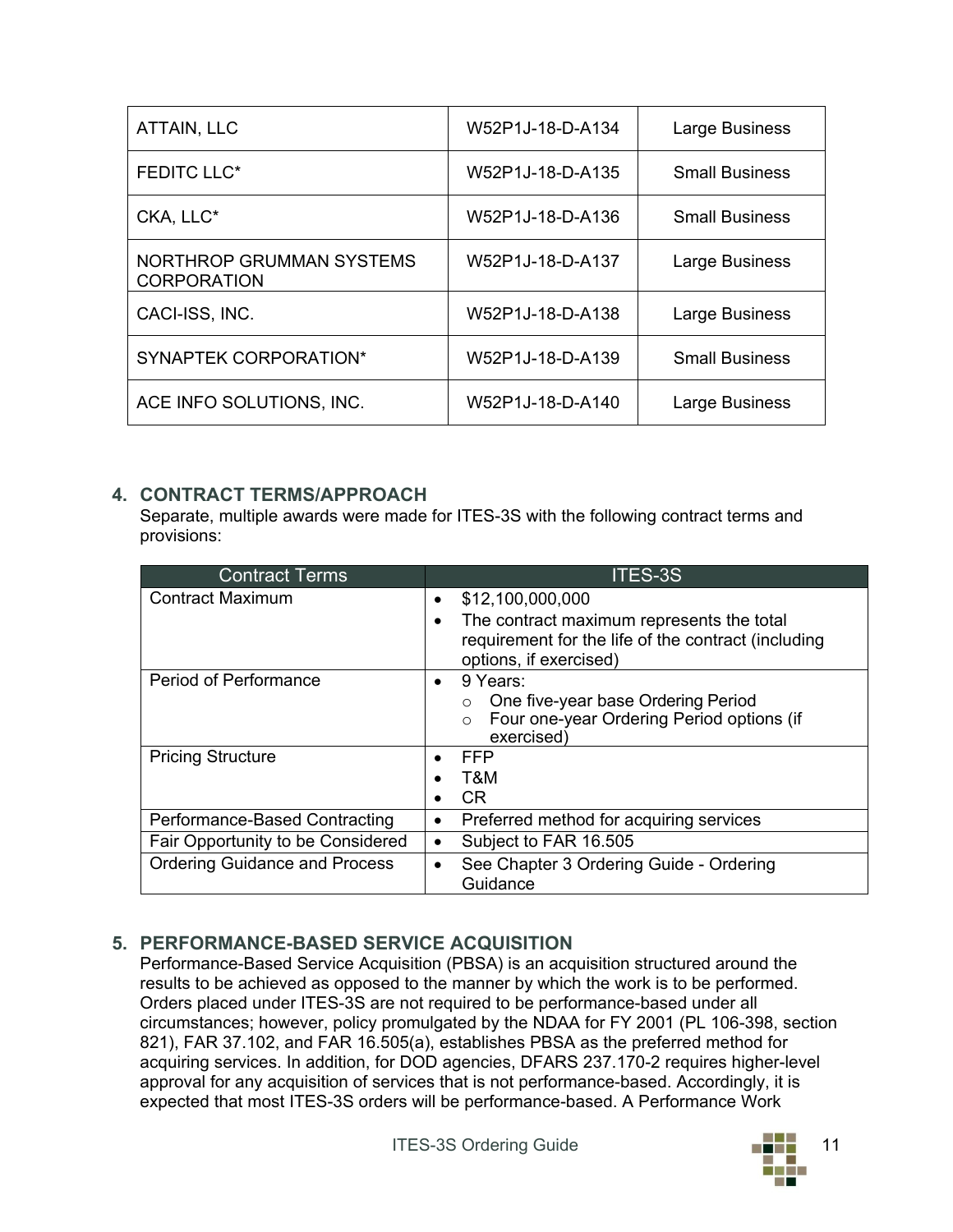Statement (PWS) or Statement of Objectives (SOO) should be prepared to accompany the Task Order Request (TOR) to the ITES-3S contractors. Reference this Ordering Guide's Attachments 2, 3, 4, and 5 for further information on PBSA and specific details and resources for the preparation of a PWS or SOO.

### **6. FAIR OPPORTUNITY TO BE CONSIDERED**

- IAW10 U.S. Code § 2304c(b) and FAR 16.505(b), the OCO must provide each ITES-3S contractor a fair opportunity to be considered for each order exceeding \$3,000 unless an exception applies.
- FAR 16.505, DFARS 216.5, and Chapter 3, Paragraph 6, below contain procedures on exceptions to the fair opportunity process, as well as details on the applicability and implementation of fair opportunity to be considered.

# **7. SITUATIONS REQUIRING HARDWARE OR SOFTWARE ACQUISITION**

#### **Software**

In situations where it is necessary to purchase new commercial software, including preloaded software, to satisfy the requirements of a particular TO, the contractor will first be required to review and utilize available DOD Enterprise Software Initiative (ESI) agreements.

If software is not available to the contractor through a DOD ESI source, the contractor shall be authorized to obtain the software through an alternate source. For Army users, a Statement of Non-Availability (SoNA) is required from CHESS when acquiring non-ESI software regardless of the dollar value. The customer shall access the SoNA process, located on the IT e-mart at [https://chess.army.mil/Content/Page/SONA.](https://chess.army.mil/Content/Page/SONA) The SoNA should be included in the TO file upon award.

For DOD users, a Non-DOD contract certification and approval is required for software buys, with the exception of the Microsoft Premier software IAW DFARS 217.78. This Non-DOD documentation is required because the ESI Blanket Purchase Agreements are established against General Services Administration (GSA) ID/IQs**.**

### **Related incidental Commercial off-the-shelf (COTS) Hardware and Software**

If related incidental hardware and software are required for a particular TO, the CHESS hardware contracts are the preferred source of supply. For Army users, it is the mandatory source for hardware and software IAW Army Federal Acquisition Regulation Supplement (AFARS) 5139.101. CHESS also has a representative sample list on its web site of Commercial IT Products and Services authorized for use by customers worldwide. A request for quote may be submitted for products not found on the CHESS site. If the hardware and related software required is not available from a CHESS contract or the authorized list, the contractor shall be authorized to obtain the hardware through an alternate source.

For Army users, a SoNA is required for purchase of products from another source regardless of dollar value. The listing of COTS hardware available from CHESS sources can be viewed on the IT e-mart at [https://chess.army.mil.](https://chess.army.mil/) The customer shall access the SoNA process, located on the IT e-mart at [https://chess.army.mil/Content/Page/SONA.](https://chess.army.mil/Content/Page/SONA) The SoNA should be included in the TO file upon award.

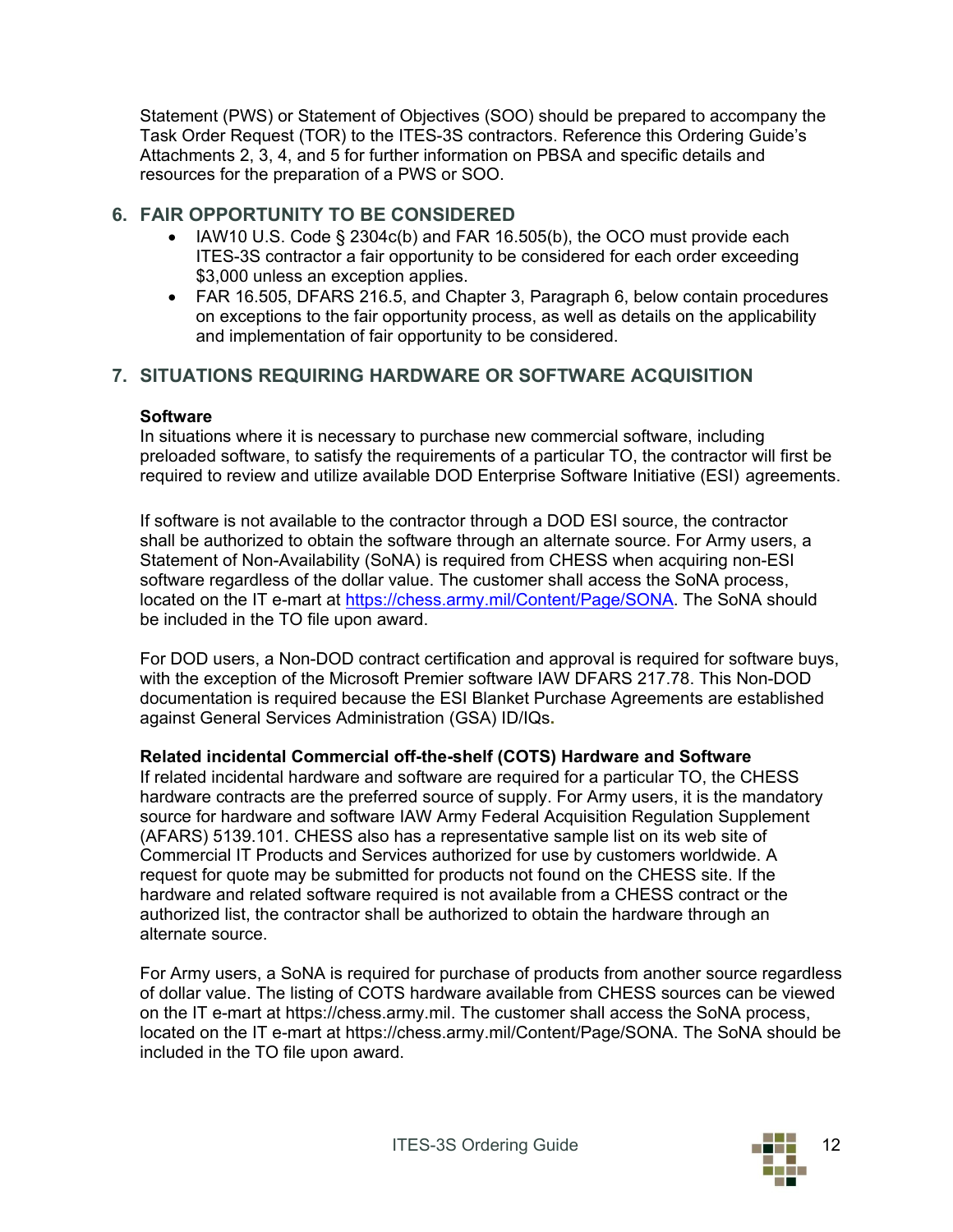# **CHAPTER 2 ITES-3S ROLES AND RESPONSIBILITIES**

The following is a summary of the roles and responsibilities for the primary organizations in the ITES-3S contract process.

### **1. ARMY CONTRACTING COMMAND – ROCK ISLAND (ACC-RI)**

The ACC-RI Procuring Contracting Officer's (PCO) roles and responsibilities are as follows:

- Serves as the PCO for the ITES-3S contracts. The PCO has overall contractual responsibility for the ITES-3S contracts. All orders issued are subject to the terms and conditions of the contract. The contract takes precedence in the event of conflict with any order or the Ordering Guide.
- Provides advice and guidance to Requiring Activities' (RA), OCOs, and contractors regarding contract scope, acquisition regulation requirements, and contracting policies.
- Approves and issues base ITES-3S contract modifications.
- Represents the Contracting Officer position at various contract-related meetings.

#### **2. COMPUTER HARDWARE, ENTERPRISE SOFTWARE AND SOLUTIONS (CHESS)**

The CHESS organization's roles and responsibilities are as follows:

- Requiring Activity (RA)s / Administrative Contracting Officer Representative (ACOR) for this acquisition
- Maintains the IT e-mart, a **no-fee** flexible procurement strategy through which an Army user may procure COTS IT hardware, software, and services. The CHESS IT e-mart website is: [https://chess.army.mil.](https://chess.army.mil/)
- With support from the Information Systems Engineering Command, Technology Integration Center, CHESS assists Army organizations in defining and analyzing requirements for meeting the Army's enterprise infrastructure and infostructuregoals.
- Works with other RAs, including those outside of the Army, to help them understand how ITES-3S can best be used to meet their enterprise requirements.
- Conducts periodic meetings with the prime contractors, e.g., In-Process Review, as needed to ensure requirements, such as approved DOD standards, are understood.

#### **3. REQUIRING ACTIVITY (RA)**

RA is defined as any organizational element within the Army, DOD, or other Federal Agencies. The RA's roles and responsibilities are as follows:

- Adheres to the requirements and procedures defined in the ITES-3S contracts and these ordering guidelines.
- Defines requirements.
- Prepares TO requirements packages.
- Funds the work to be performed under ITES-3S orders.
- Provides personnel to evaluate proposals submitted.
- Provides past performance assessments.
- Monitors and evaluates contractor performance.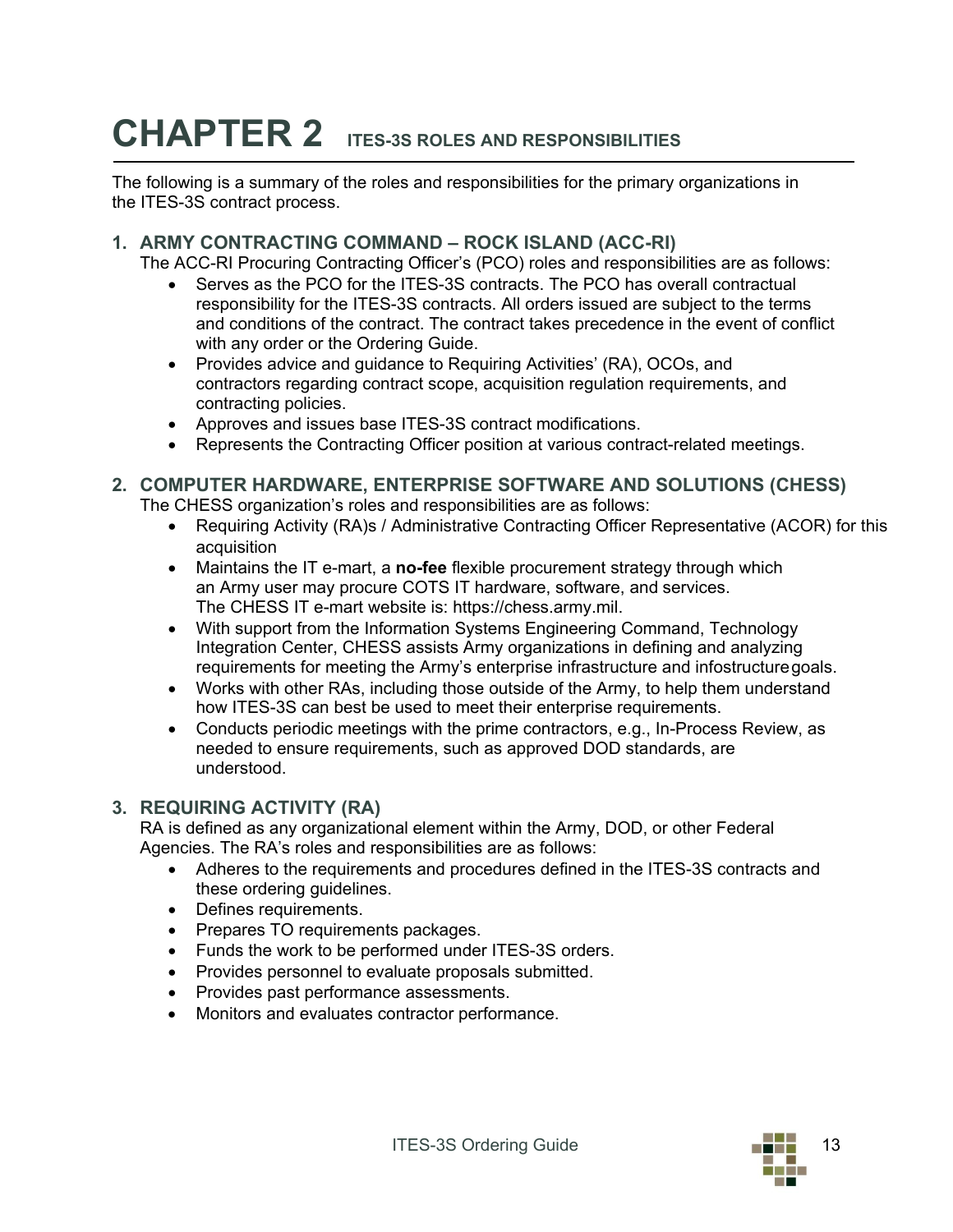### **4. ORDERING CONTRACTING OFFICER (OCO)**

The OCO's roles and responsibilities are as follows:

- OCOs within the Army, DOD, and other Federal agencies are authorized to place orders within the terms of the contract and within the scope of their authority.
- Not authorized to make changes to the contract terms and/or conditions. The OCOs authority is limited to the individual orders.
- Serves as the interface between the contractor and the Government for individual orders issued under the ITES-3S contracts.
- Responsible for determining if bundling of requirements (see FAR 2.101) is in compliance with FAR 7.107.
- Responsible for determining whether consolidation of requirements, compliance, and approval are IAW DFARS 207.170.
- Responsible for requesting, obtaining, and evaluating proposals/quotations and for obligating funds for orders issued.
- The OCO reserves the right to withdraw and cancel a task if issues pertaining to the proposed task arise that cannot be satisfactorily resolved.
- Responsible for identifying when Earned Value Management System is applicable at the TO level IAW DFARS 252.234-7002.

# **5. ORDERING CONTRACTING OFFICER'S REPRESENTATIVE (OCOR)**

The Task Order OCOR's roles and responsibilities are as follows:

- Task Order CORs will be designated by letter of appointment from the OCO.
- Serves as the focal point for all task activities, and primary Point of Contact (POC) with the contractors.
- Provides technical guidance in direction of the work; not authorized to change any of the terms and conditions of the contract or order.
- Shall use the measures and standards set forth in the Quality Assurance Surveillance Plan (QASP) to assess contractor performance, thereby ensuring the quality of services required by the TO are met.
- Obtains required COR training. Note: The Army Contracting Command (ACC) COR Guide provides a list of approved COR training courses: [https://www.us.army.mil/suite/doc/24452057&inline=true.](https://www.us.army.mil/suite/doc/24452057%26inline%3Dtrue)

### **6. CONTRACTORS**

The principal role of the contractors is to perform services and/or deliver related products that meet requirements and/or achieve objectives/outcomes described in orders issued under the ITES-3S contracts.

# **7. OMBUDSMAN**

IAW FAR 16.505(b), ITES-3S contractors that are not selected for award under a Task Order competition may seek independent review by the designated ITES-3S ordering agency's Ombudsman. The Ombudsman is responsible for reviewing complaints from contractors and ensures that all contractors are afforded a fair opportunity to be considered, consistent with the procedures set by this contract and regulation. The ACC-RI Ombudsman will review complaints from contractors on all TOs issued by ACC-RI. The Ombudsman for Task Orders not issued by ACC-RI will be the Ombudsman that supports the OCO. The designated Ombudsman for ITES-3S Task Orders issued by ACC-RI is:

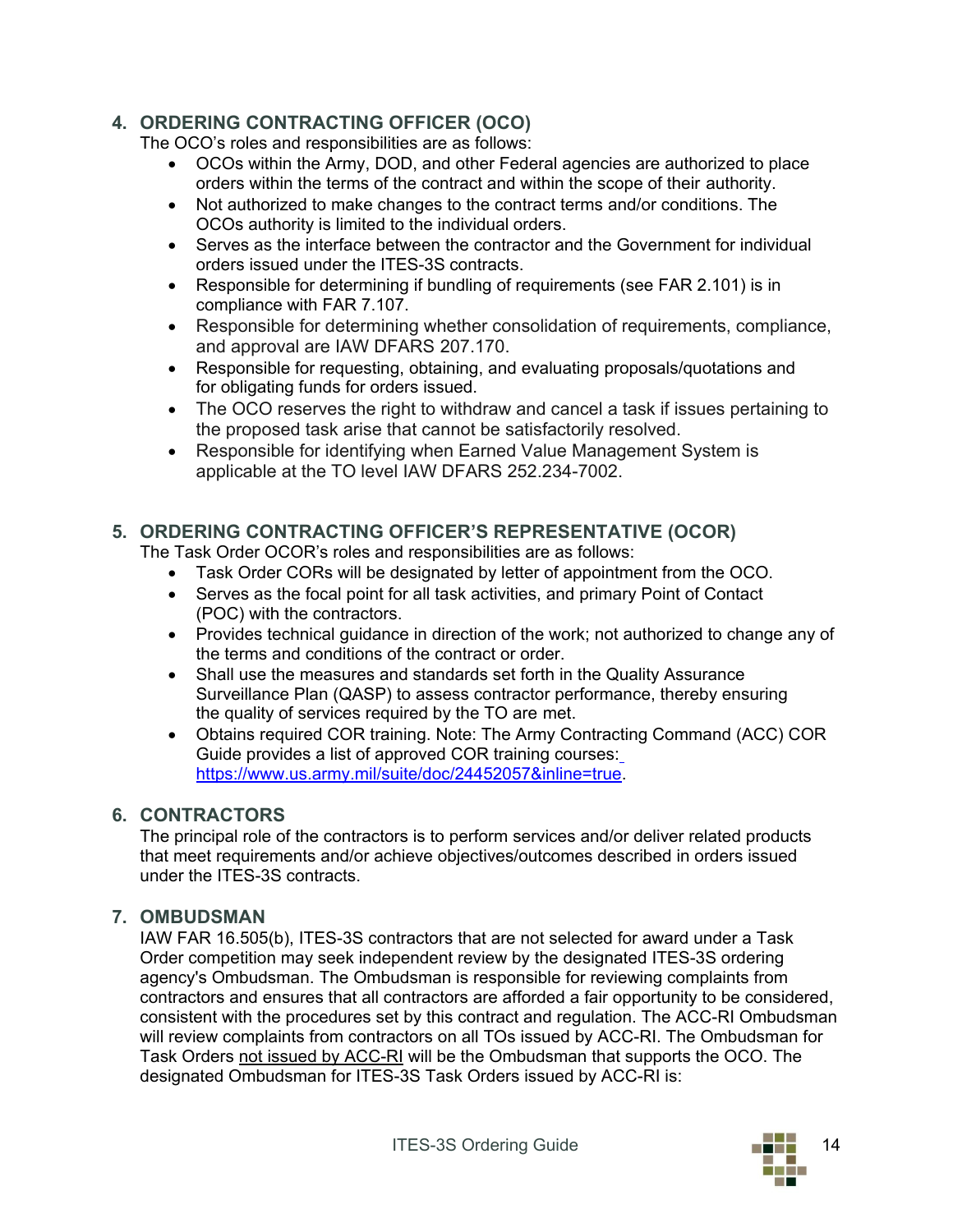Amy VanSickle Army Contracting Command-Rock Island (ACC-RI) CCRC-OC 3055 Rock Island Arsenal Rock Island Arsenal 309-782-1002 / DSN 793-1002 [amy.j.vansickle.civ@mail.mil](mailto:amy.j.vansickle.civ@mail.mil)

Note: IAW FY08 Authorization Act, Section 843, the U.S. Government Accountability Office (GAO) will entertain a protest filed on or after May 27, 2008, for delivery orders valued at more than \$10M. Procedures for protest are found on 4 Code of Federal Regulations Part 21 (GAO Bid Protest Regulations).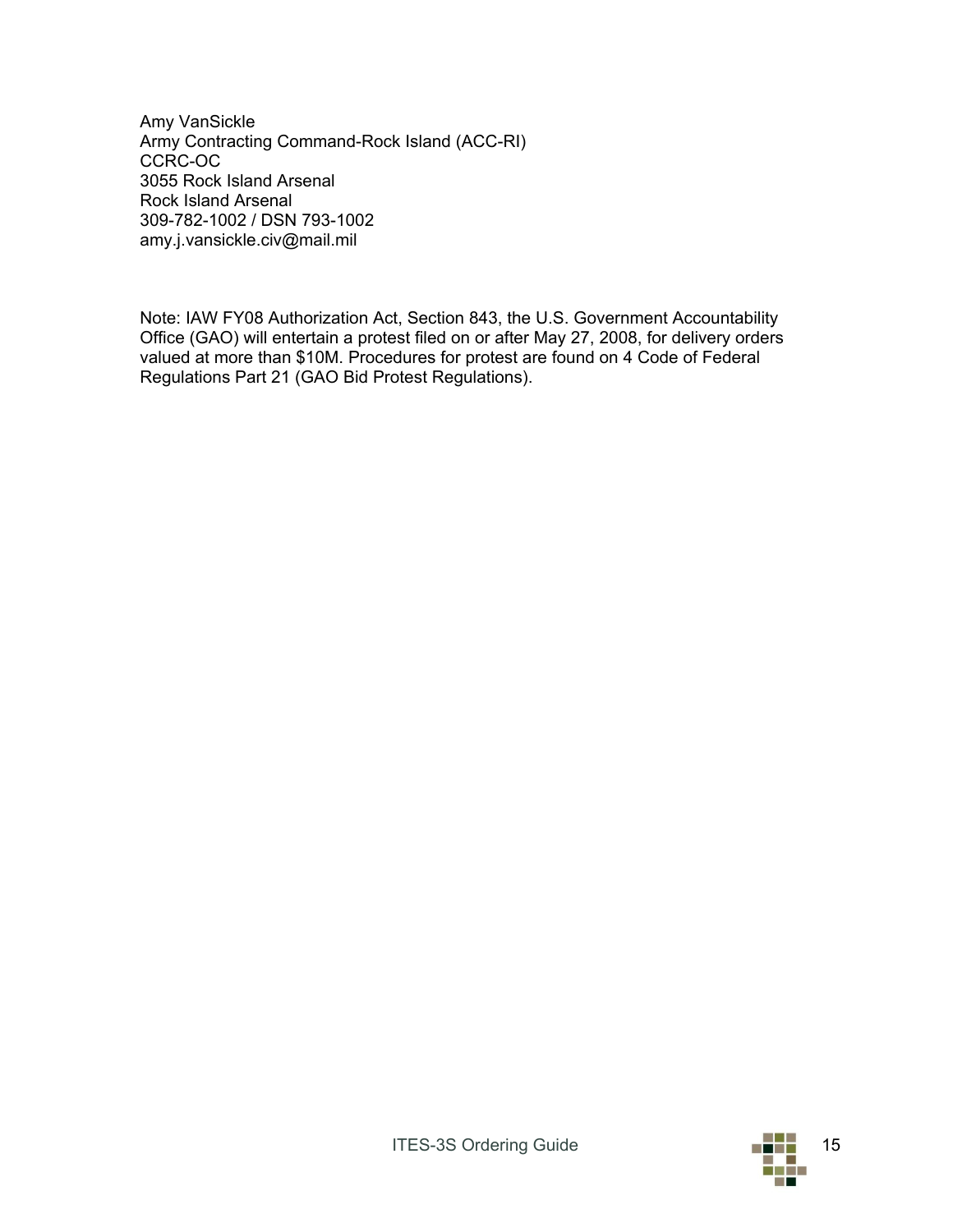# **CHAPTER 3 ITES-3S ORDERING GUIDANCE**

### **1. GENERAL**

- Ordering is decentralized for all ITES-3S requirements. Ordering under the contracts is authorized to meet the needs of the Army, DOD, and other Federal agencies. There are no approvals, coordination, or oversight imposed by the PCO on any OCO. OCOs are empowered to place orders IAW the terms and conditions of the ITES-3S contracts, ITES-3S ordering guidelines, the FAR, DFARS (as applicable), and the OCO's agency procedures.
- The PCO will not make judgments or determinations regarding orders awarded under the ITES-3S contracts by an OCO. All issues must be resolved consistent with individual agency procedures and/or oversight.
- Upon request, the PCO is available to provide guidance to OCOs executing orders under the ITES-3S contracts.
- The CHESS IT e-mart at [https://chess.army.mil is](https://chess.army.mil/) available to make price comparisons among all ITES-3S awardees and solicit competitive quotes. Only services and related incidental hardware/software items are to be released on the ITES-3S IT e-mart. Hardware/software-only items are to be placed on ADMC-2 or ITES- 2H/3H. The OCO will initiate the Task Order Request (TOR) process by issuing a TOR to all awardees via the CHESS IT e-mart. OCOs MUST issue the Request for Proposal (RFP)/TORs via the IT e-mart.
- When posting an RFP/TOR, RAs are not to simply submit an ITES-3S contractor's quote as an RFP/TOR. This is considered to be contractor proprietary information.
- When posting a TOR, include specific delivery instructions for proposal responses. Contractors will indicate their interest via CHESS IT e-mart; however, proposal packages shall be delivered by means identified in the TOR.

#### **2. PRICING**

- All TOs awarded pursuant to this contract on a FFP or T&M basis must be priced IAW the pricing set forth in the Labor Rate Table (reference contractors' ITES-3S Price Matrix, Section J, Attachment 3). The labor rates in the labor rate table reflect the fully burdened composite rates for each labor category and will apply to all direct labor hours. The composite rates include separate rates for work performed at the contractor site and at the Government site for each labor category. An ITES-3S contractor may propose labor rates that are lower than those specified in its Labor Rate Table, but shall not exceed the labor rates in its Labor Rate Table.
- CR TOs are allowable under ITES-3S. CR TOs are suitable for use only when uncertainties involved in contract performance do not permit costs to be estimated with sufficient accuracy to use any type of FP TO. A CR TO may be used only when the contractor's accounting system is adequate for determining costs applicable to the TO and appropriate Government surveillance during performance will provide reasonable assurance that efficient methods and effective cost controls are used.

The Government's minimum requirements for each labor category are identified in Labor Category Descriptions. Contractors may augment their labor categories and job descriptions on a TO basis. If a contractor decides to augment a labor category; the labor type and cost shall not change. Augmenting a labor category is not defined as adding a new labor category. TO proposals shall be limited to only those labor categories contained within the base contract. The contractor may propose to the

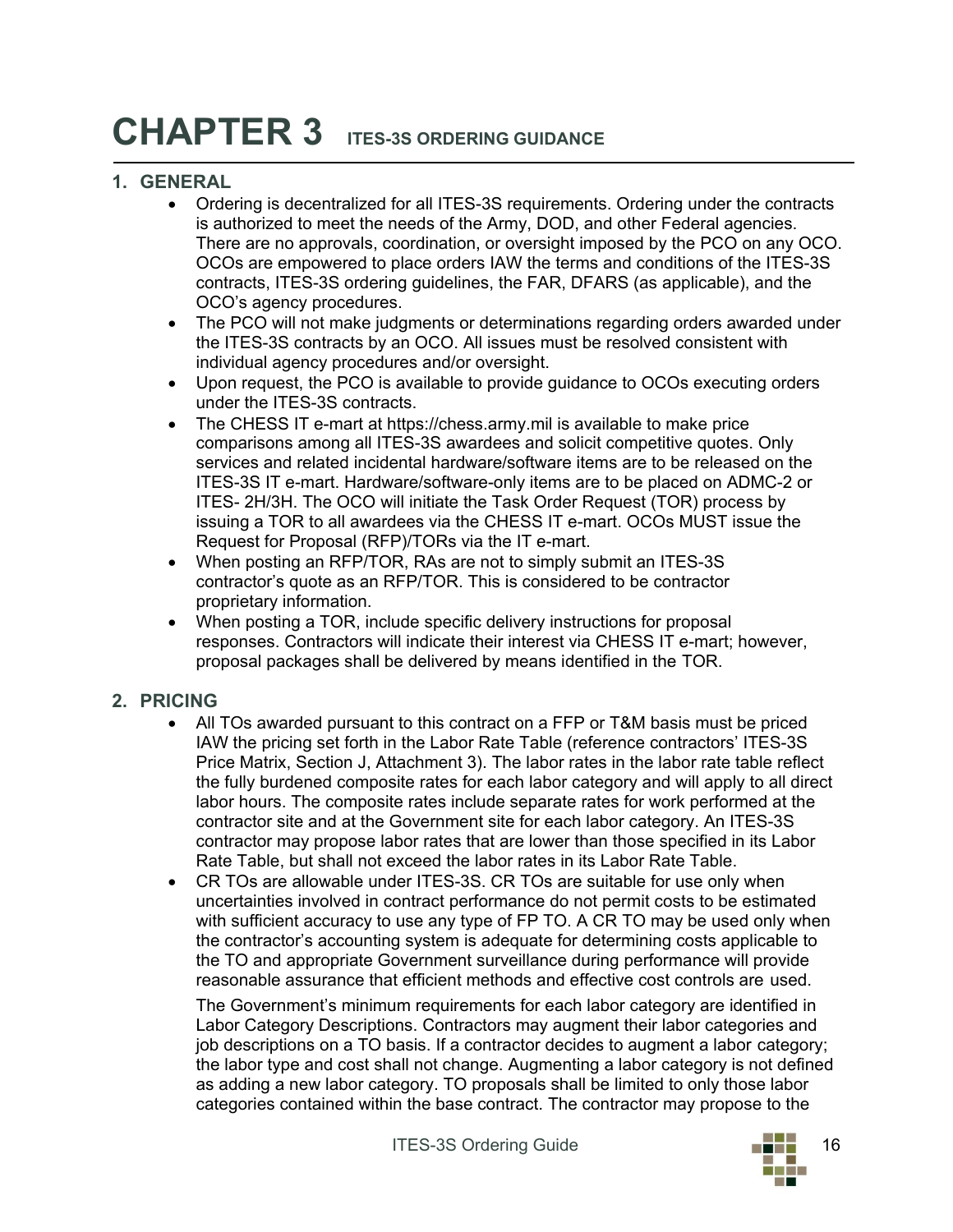Government, at its discretion, additional labor categories and job descriptions within the scope of ITES-3S. The PCO is the only official authorized to add a labor category to the base contract via contract modification.

• Unlike other labor categories, the IT subject-matter expert (SME), IT FAE, and incidental construction categories may only be used if no other labor category can satisfy the requirement. If the ITES-3S contractor proposes these categories when not directed by the OCO, no fee or profit is allowed. OCOs are discouraged from directing the use of FAEs and SMEs. However, if the OCO deems it necessary to direct the ITES-3S contractor to propose these categories, a fixed fee of 3% is allowable. ITES-3S contractors are required to seek and obtain approval from the OCO for the use of these categories when proposed in a TO. There is no fixed labor rate associated with the SME, FAE, and incidental construction categories.

### **3. SMALL BUSINESS SET ASIDE**

- The following clauses only apply at the order level when the requirement has been set-aside for Small Business:
	- o 52.219-3 Notice of HUBZone Set-Aside or Sole Source Award (Nov 2011)
	- o 52.219-6 Notice of Total Small Business Set-Aside (Nov 2011) with Alternate I
	- o 52.219-13 Notice of Set-Aside of Orders (Nov 2011)
	- $\circ$  52.219-14 Limitations on Subcontracting (Nov 2011)
	- o 52.219-27 Notice of Service-Disabled Veteran-Owned Small Business Set-Aside (Nov 2011)
	- $\circ$  52.219-29 Notice of Set-Aside for, or Sole Source Award to, Economically Disadvantaged Women-Owned Small Business Concerns (Dec 2015)
	- o 52.219-30 Notice of Set-Aside for, or Sole Source Award to, Women-Owned Small Business Concern Eligible Under the Women-Owned Small Business Program (Dec 2015)
- Note that the Limitations on Subcontracting clause only applies at the Task Order level. Small businesses may compete on unrestricted TOs without having to meet the requirements of the Limitations on Subcontracting clause.

### **4. ORDER FORMS AND NUMBERING**

• An appropriate order form (Defense Department (DD) Form 1155, Order for Supplies or Services, or Non-DOD Federal agencies equivalent) shall be issued for each TO. The use of Government credit cards is also authorized IAW applicable rules and procedures. TOs may be issued via telephone, fax, e-mail, postal mail or CHESS's IT e-mart.

# **5. DELIVERY REQUIREMENTS**

Delivery of services shall be IAW individual orders.

### **6. SECURITY CONSIDERATIONS**

The level of classified access will be incorporated into individual TOs as necessary. If determined necessary based on the level of classification, a DD Form 254, Contract Security Classification Specification, should be prepared and included in the TO request and resulting order.

# **7. FAIR OPPRORTUNITY TO BE CONSIDERED**

IAW FAR 16.505(b)(2), for all orders exceeding \$3,500, the OCO shall give every ITES-3S

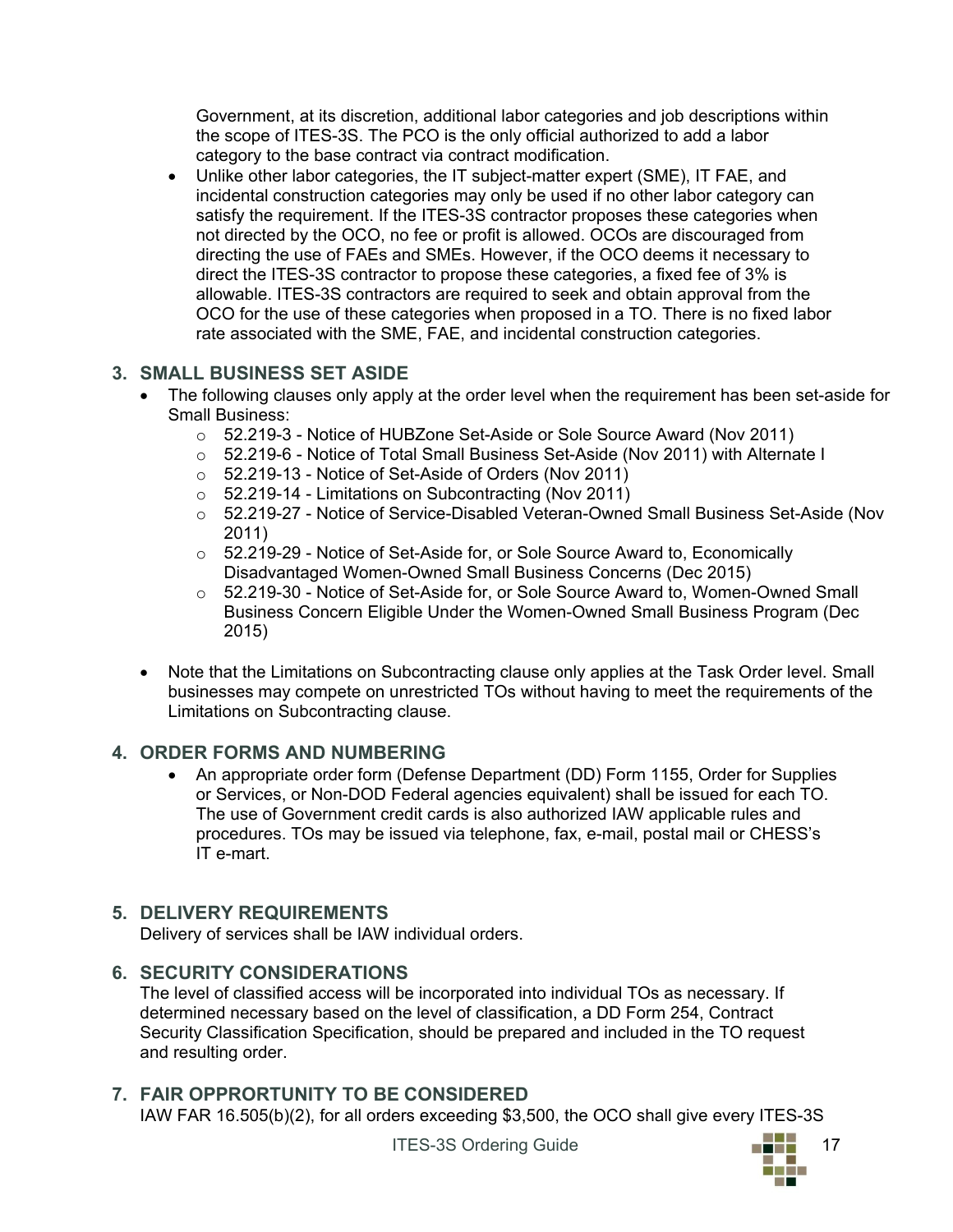contractor a fair opportunity to be considered for a TO unless one of the exceptions to fair opportunity applies (see paragraph below for further discussion of exceptions). The OCO must consider all ITES-3S contractors for the work though he/she is not necessarily required to contact any of them. The OCO must document his/her rationale if applying one of the exceptions to fair opportunity; however, no special format is required. All orders exceeding \$150,000 for DOD agencies must be placed on a competitive basis IAW FAR 16.505 unless a written waiver is obtained, using the limited sources justification and approval format in FAR 16.505(b)(2)(ii)(B). OCO should refer to their agency's approval authorities for placing orders on an "other than a competitive" basis. This competitive basis requirement applies to all orders by, or on behalf of, DOD. Non-DOD agencies shall comply with their own agency's procedures.

For orders by, or on behalf of, DOD exceeding \$150,000, the requirement to place orders on a competitive basis is met only if the OCO:

- Provides a notice of intent to purchase to every ITES-3S contractor, including a description of work to be performed and the basis upon which the selection will be made; and
- Affords all ITES-3S contractors responding to the notice a fair opportunity to submit an offer and to be fairly considered.

#### **Exceptions to Fair Opportunity**

As provided in FAR 16.505(b)(2), the OCO may waive the requirement to place an order on a competitive basis with a written limited sources justification and approval if one of the following circumstances applies:

- The agency's need for the supplies or services is so urgent that providing a fair opportunity would result in unacceptable delays. Use of this exception requires a justification that includes reasons why the ITES-3S processing time for a fair opportunity to be considered will result in an unacceptable delay to the agency. The justification should identify when the effort must be completed and describe the harm to the agency caused by such a delay.
- Only one contractor is capable of providing the supplies or services required at the level of quality required because the supplies or services ordered are unique or highly specialized. Use of this exception should be rare. When using this exception, explain: (1) what is unique or highly specialized about the supply or service, and (2) why only the specified contractor can meet the requirement.
- The order must be issued on a sole-source basis in the interest of economy and efficiency because it is a logical follow-on to an order already issued under these contracts, provided that all awardees were given a fair opportunity to be considered for the original order.
- A statute expressly authorizes or requires that the purchase be made from a specified source.

FAR 16.505(b)(1)(ii) provides that the OCO is not required to contact each of the awardees if information is available that will ensure that each awardee is provided a fair opportunity to be considered for each order.

The OCO must follow his/her agency's procedures for documenting the process and rationale for selection of the awardee for each TO. At a minimum, the OCO must document the selection to include price consideration.

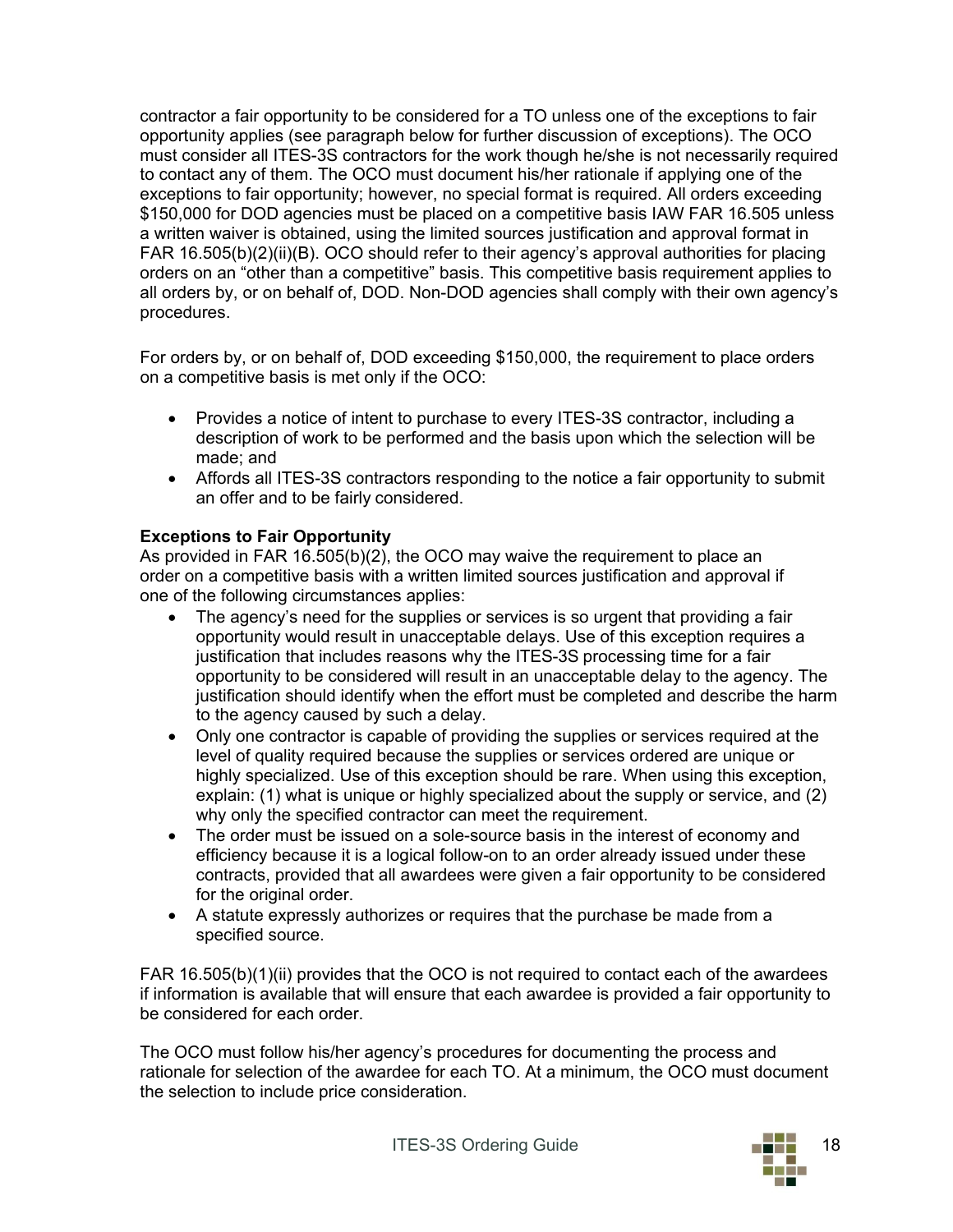### **8. ORDERING PROCEDURES**

#### **Task Order Request**

• The RA prepares the TOR package and submits it to the OCO. Ordering Guide Attachment 1 is an example of a TO checklist.

**NOTE**: When submitting requests ensure that the customer and/or site address is correct and includes as much information as possible to allow for an accurate proposal. (i.e. serial numbers, manufacturer/part numbers, quantities, whether the requirement is a renewal or new requirement, customer ID number, contract numbers, renewal contract number or other type of account identifier.)

At a minimum, the package should contain the following:

- Statement of Work (SOW), PWS, or SOO: the RA may select from these work statements, depending on their specific requirements; however, performance-based orders must be used to the maximum extent possible for services as required by FAR 37.102 and FAR 16.505(a) (see Ordering Guide Attachment 2).
- Specific formats have been developed to streamline the processing time. See examples of the SOW at Ordering Guide Attachment 3, the PWS at Ordering Guide Attachment 4, and the SOO at Ordering Guide Attachment 5.
	- 1. The PWS identifies the technical, functional, and performance characteristics of the Government's requirements. The PWS describes the work in terms of the purpose of the work to be performed rather than either "how" the work is to be accomplished or the number of hours to be provided.
	- 2. The SOO is an alternative to the PWS. It is a very brief document (commonly 2-10 pages, depending upon complexity, although there is no maximum or minimum required length) that summarizes key agency goals and outcomes to which contractors respond. It is different from a PWS in that, when a SOO is used, offerors are asked to develop and propose a PWS as part of their solution. Typically, SOO responses would also propose a technical approach, performance standards, incentives/disincentives, and a QASP based upon commercial practices.

At a minimum, a SOO must contain the following information:

- Purpose
- Scope or mission
- Period and place of performance
- Background
- Performance objectives (i.e., required results)
- Any operating constraints

Upon award, the winning offeror's solution to the SOO should be incorporated into the resulting TO; the SOO itself is not part of the TO.

- Funding Document: ITES-3S Orders are funded by the OCO's RA. Individual OCOs should provide specific instructions as to the format and content.
- Independent Government Cost Estimate: the estimate will assist the OCO in determining the reasonableness of the contractors' cost and technical proposals. The estimate is for Government use only and should not be made available to the

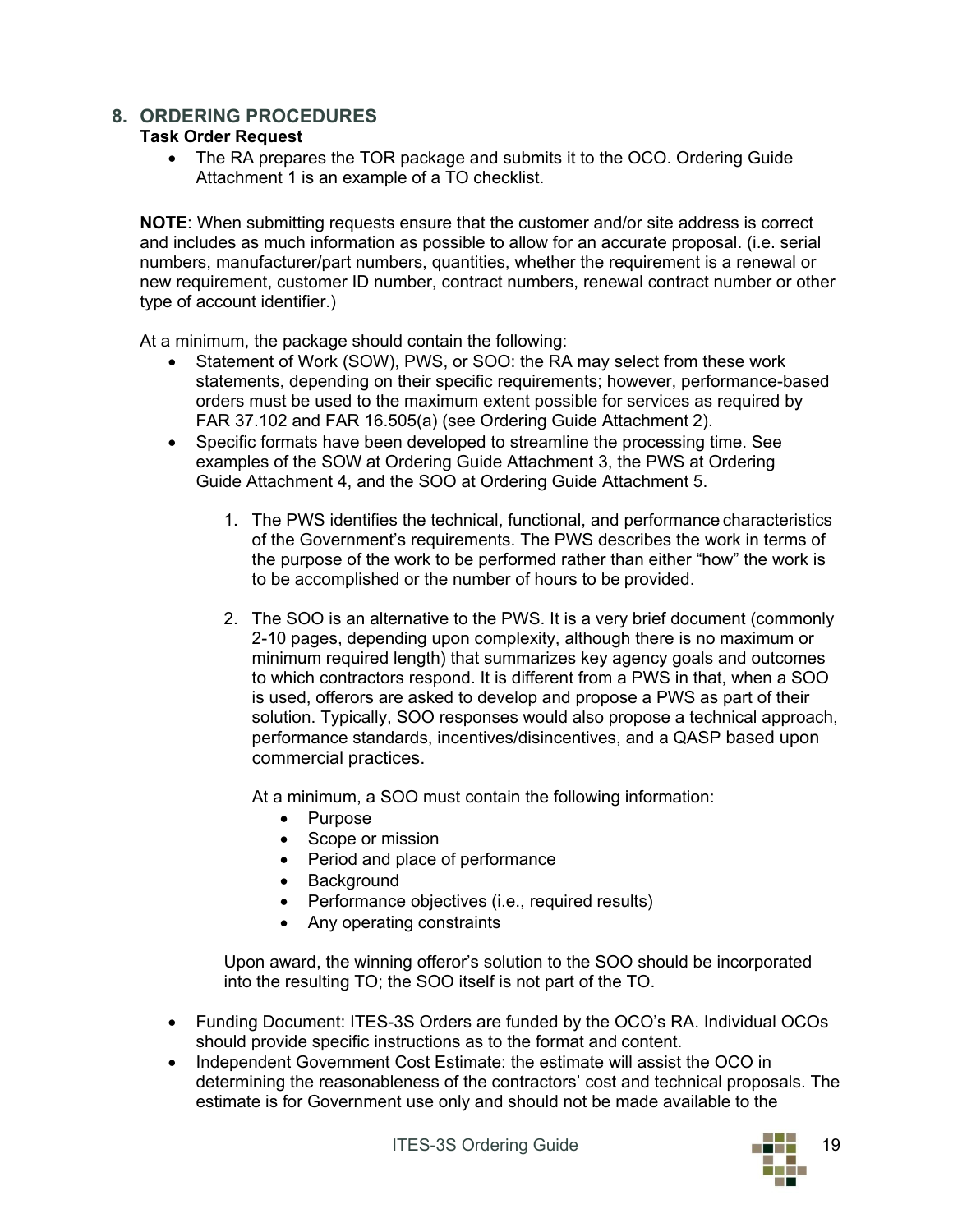ITES-3S contractors.

• Basis for TO Award: the OCO, in conjunction with the RA, develops the evaluation criteria that form the basis for TO award. Whether the award will be based on low price, technical acceptability or best value, the criteria should be provided to the contractor. If the award will be based on best value, evaluation factors and significant sub factors that will affect contract award and their relative importance should be shown. Ordering Guide Attachment 6, Proposal Evaluation Plan, has been developed as a recommended format for documenting the basis for award.

#### **Task Order Request Preparation**

The OCO will issue a TOR to all ITES-3S contractors for orders exceeding \$3,500.00. The request will include a transmittal letter identifying the TO strategy, contract type, proposal receipt date and time, estimated contract start date, period of performance, and any other related information not contained elsewhere; the appropriate work statement; instructions for submission of a technical and cost/price proposal and selection criteria/basis for award, any special requirements (i.e., security clearances, travel, special knowledge); and other information deemed appropriate for the respective order. Ordering Guide Attachment 7contains a recommended memo requesting proposals and Ordering Guide Attachment 8 contains sample instructions/basis for award.

- Recommend a submission date of 10 calendar days after issuing a TO request for receipt of proposals; however, the scope and complexity of the TO should be considered when determining proposal due date.
- If unable to perform a requirement, the contractor shall submit a "no bid" reply in response to the proposal request. All "no bids" shall include a brief statement as to why the contractor is unable to perform, e.g., conflict of interest.
- In responding to proposal requests that include a requirement to provide products as part of an overall IT services solution, ITES-3S contractors are expected to use CHESS hardware contracts as preferred sources of supply. Other sources may be proposed, but will require justification by the contractor and the approval of the OCO. In addition, contractors are expected to facilitate maximum utilization of ESI source software.

#### **Evaluation Criteria**

All evaluation criteria must be identified and clearly explained in the TOR. The TOR must also describe the relative importance of the evaluation criteria. The OCO, in conjunction with the RA, may consider the following evaluation criteria (price or cost must be a factor in the selection criteria) to evaluate contractors' proposals:

Technical/management approach:

- Understanding of the requirement
- Technical and management approach
- Staffing plan (e.g., skill mix, personnel experience or qualifications and availability of personnel, performance location)
- Areas of expertise
- Past performance on prior TOs under this contract (e.g., approach, personnel, responsiveness, timeliness, quality, and cost control) (**NOTE**: If practicable, automated systems such as Past Performance Information Management System or Past Performance Information Retrieval System should be utilized in lieu of requesting past performance information from the contractors).

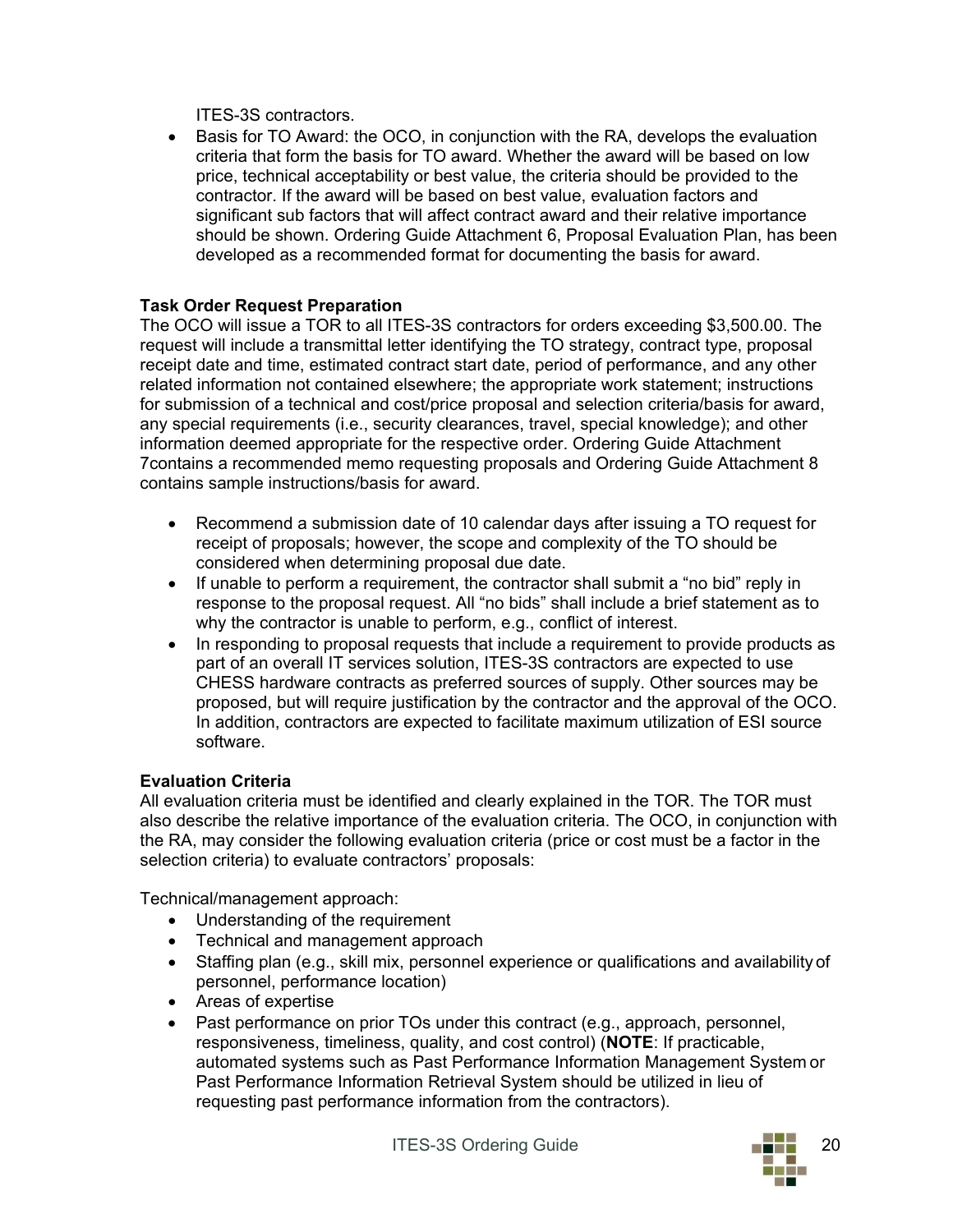- Current distribution of workload
- Knowledge of the customer's organization
- Teaming arrangements (including subcontracting)
- Security (including clearance level)
- Performance-based approach
- Other specific criteria as applicable to the individual TO

#### **Cost/Price**

This part of the proposal will vary depending upon the contract type planned for the TO. It should include detailed cost/price amounts of all resources required to accomplish the TO (labor hours, rates, travel, etc.). The contractor may not exceed the labor rates specified in its respective contract's ITES-3S Price Matrix, Section J, Attachment 3. However, the contractor is permitted to propose labor rates that are lower than those established in the Labor Rate Table. The contractor shall fully explain the basis for proposing lower rates. The proposed reduced labor rates will not be subject to audit; however, the rates will be reviewed to ensure the Government will not be placed at risk of nonperformance. The reduced labor rates will apply only to the respective TO and will not change the fixed rates in Labor Rate Tables. The level of detail required shall be primarily based on the contract type planned for use, as further discussed below.

- **FFP and T&M**. The proposal shall identify labor categories IAW the ITES-3S Price Matrices and the number of hours required for performance of the task. The proposal must identify and justify use of all non-labor cost elements. It must also identify any Government-Furnished Equipment (GFE) and/or Government Furnished-Information (GFI) required for task performance. If travel is specified in the TOR, airfare and/or local mileage, per diem rates by total days, number of trips, and number of contractor employees traveling shall be included in the cost/price proposal. Other information shall be provided as requested in the proposal request.
- **CR**. Both "sanitized" and "unsanitized" cost/price proposals will be required for CRtype TOs only. "Unsanitized" cost proposals are complete cost proposals thatinclude all required information. "Sanitized" cost proposals shall exclude all company proprietary or sensitive data but must include a breakdown of the total labor hours proposed and a breakout of the types and associated costs of all proposed ODCs. Unless otherwise noted, unsanitized proposals will only be provided to the OCO, while sanitized proposals may be provided to the evaluator(s) and other personnel involved in the procurement. Cost/price proposals shall include, at a minimum unless otherwise indicated in the TOR, a complete work breakdown structure that coincides with the detailed technical approach and provides proposed labor categories, hours, wage rates, direct/indirect rates, ODCs, and fees. CR proposals shall be submitted IAW FAR clause 52.215-20 "Requirements for Cost or Pricing Data or Information Other Than Cost or Pricing Data."

#### **Evaluation**

If a "mini-competition" is being conducted, a panel of evaluators should be appointed to review the proposals submitted by ITES-3S contractors. For each non-price evaluation factor, the evaluators should identify strengths and weaknesses in the proposals and should assign an adjectival rating (e.g., outstanding, good, etc.) for each non-price factor. The evaluators' findings should be documented in a written evaluation report. The price factor should be evaluated independently from the non-price factors. Individuals who are evaluating non-price aspects of the proposal should not have access to pricing information

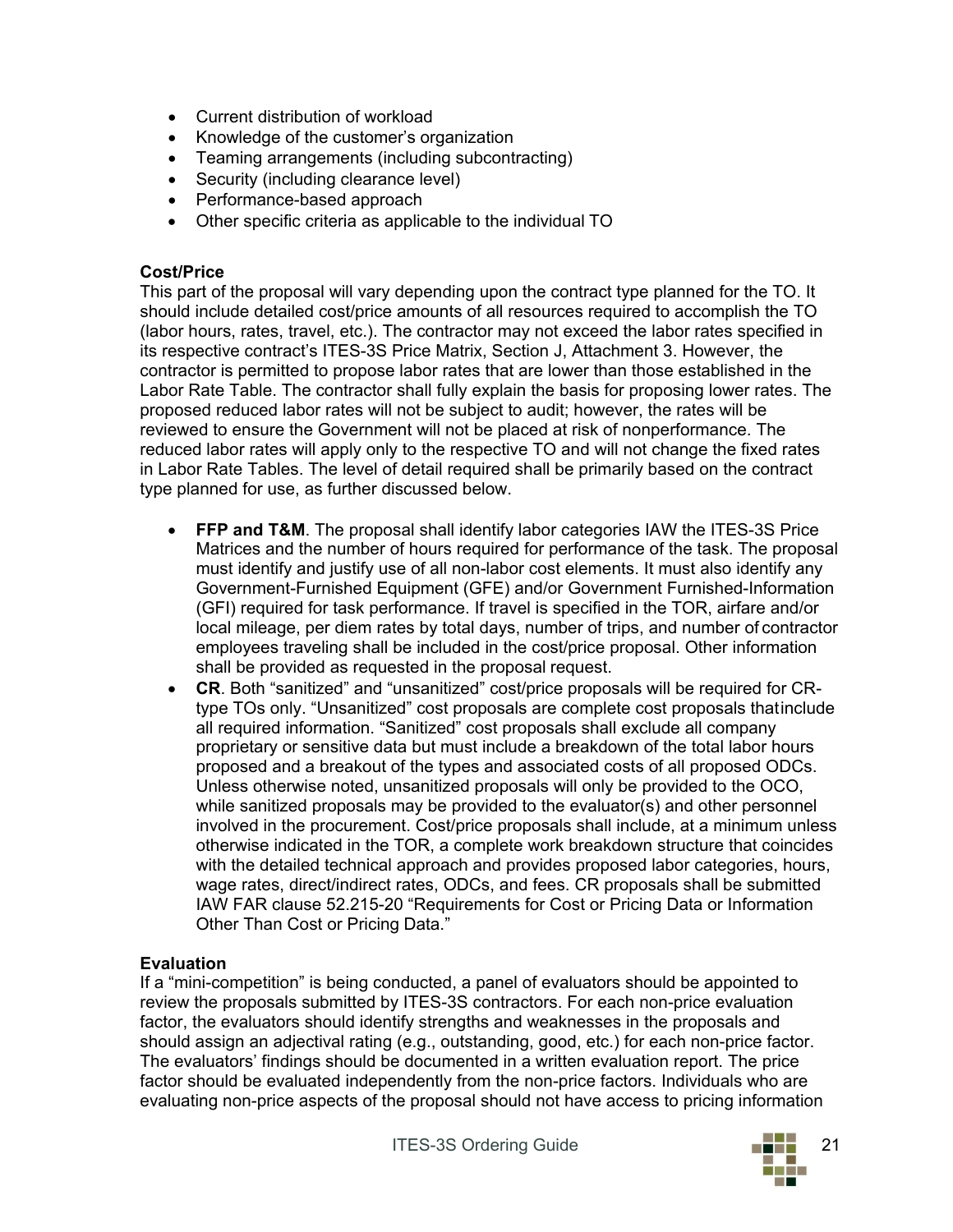while performing their evaluations. Evaluations must be conducted fairly and IAW the selection criteria in the solicitation. After an initial evaluation of proposals, negotiations (discussions) may be held. Refer to FAR Part 15 for general guidance on the proper conduct of discussions.

#### **Award**

Once evaluations are completed, an authorized selection official must make an award decision and document the rationale for his/her decision. Prior to making a decision, copies of all evaluations must be forwarded to the selection official for his/her review and consideration. Ordering Guide Attachment 9 is an example of the Selection Recommendation Document.

The Selection Recommendation Document is signed by the selection official and forwarded to the OCO. This form can also be used to document an exception to the fair opportunity requirements.

At a minimum, the following information shall be specified in each TO Award:

- Date of order
- POC (name), commercial telephone and fax numbers, and e-mail address
- OCOs commercial telephone number and e-mail address
- Description of the services to be provided, quantity unit price and extended price, or estimated cost and/or fee (TO INCLUDE THE CLIN FROM PART B). The work statement should be attached; the contractor's proposal may be incorporated by reference.
- Delivery date for supplies
- Address and place of performance
- Packaging, packing, and shipping instructions, if any
- Accounting and appropriation data and Contract Accounting Classification Reference Number (ACRN) (Defense Finance and Accounting Service requires an ACRN(s) on all orders.)
- Specific instructions regarding how payments are to be assigned when an order contains multiple ACRNs
- Invoice and payment instructions
- Any other pertinent information

IAW 10 U.S. Code § 2304c(d) and FAR 16.505(a)(10), the ordering agency's award decision on each order is generally not subject to protest under FAR Subpart 33.1 except for a protest that an order increases the scope, period, or maximum value of the contract. In lieu of pursuing a bid protest, ITES-3S contractors may seek independent review by the designated Ombudsman. The Ombudsman will review complaints from the contractors and ensure that all contractors are afforded a fair opportunity to be considered for each order, consistent with the procedures in the contract. The designated Ombudsman is identified in Chapter 2, paragraph 7, of these guidelines.

The executed order will be transmitted via fax, e-mail, or by verbal direction from the OCO. If verbal direction is given, written confirmation will be provided within five working days.

After award, timely notification shall be provided to the unsuccessful offerors and will identify, at a minimum, the awardee and award amount.

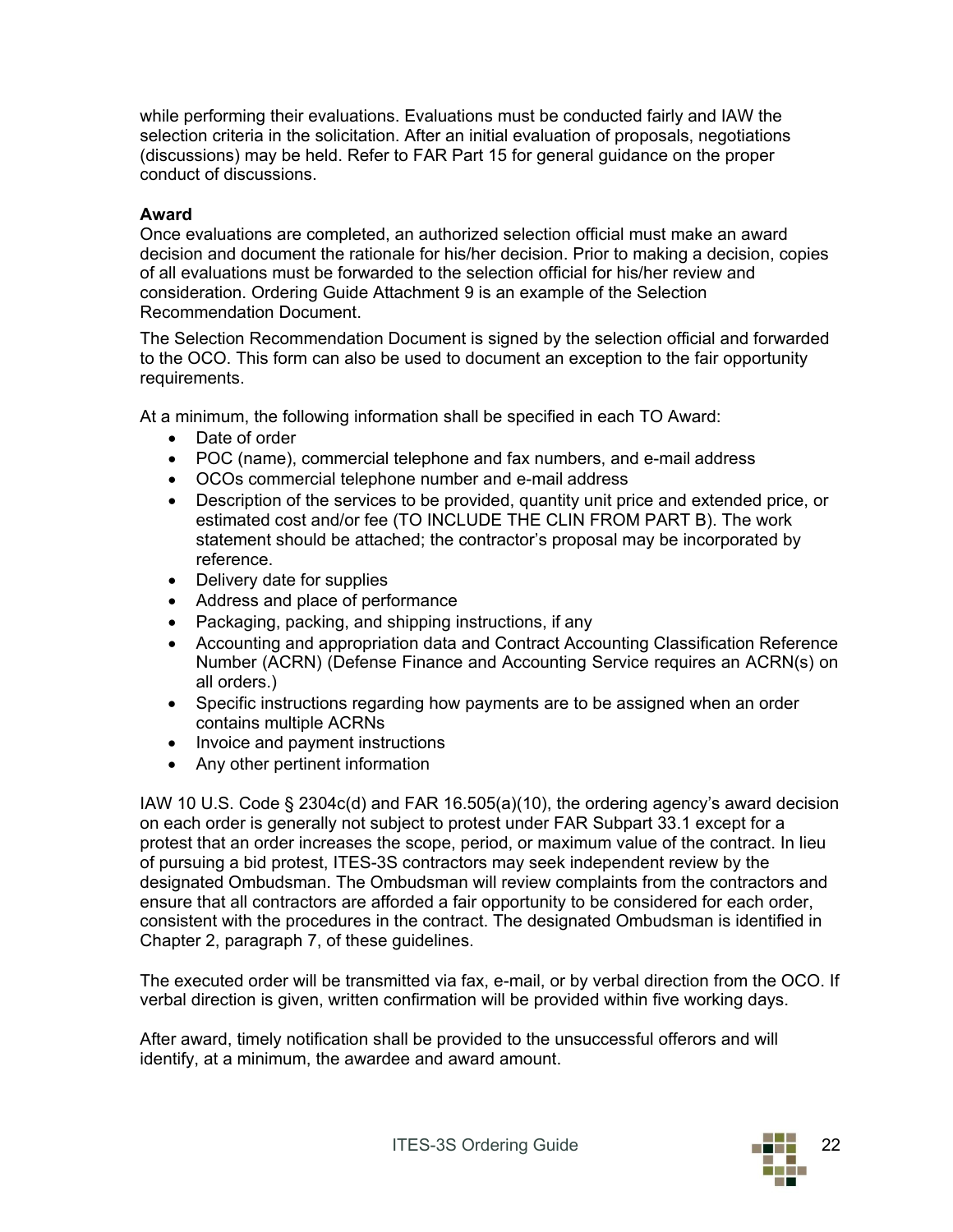The ITES-3S TO award process is illustrated below:



#### **Post Award Debriefing**

Under 10 USC § 2305(b)(5), unsuccessful offerors in competitions for TOs exceeding \$5,500,000 have the right to a post-award debriefing if they meet certain request deadline requirements. The deadline requirements can be found in FAR 15.506(a)(1). Under FAR 15.506(a)(4)(i), untimely debriefing requests may be accommodated, and 15.506 is not limited to unsuccessful offerors. Timely requests for a post-award debriefing for TOs meeting the threshold above must be honored, and their debriefings must meet the requirements of FAR 15.506. Also, contracting officers are encouraged to provide debriefings to untimely offerors under competitions exceeding \$5,500,000 and to offer a debriefing to all other offerors under TO competitions, even those valued below the mandatory threshold described above. Non- mandatory debriefings should follow all of the requirements in FAR 15.506(d), (e), and (f). Debriefings may be done orally, in writing, or by any method acceptable to the contracting officer.

#### **Evaluation of Contractor's TO Performance**

At TO completion, the ITES-3S contractor submits a request for a performance evaluation to the order's COR or his/her designated representative. The order's COR or his/her designated representative shall complete these evaluations for each TO, regardless of dollar value, within 30 days of completion. Performance evaluations shall also be completed annually for orders that have a performance period in excess of one year. Annual performance evaluations shall be completed within 30 days of TO renewals. Performance evaluations may also be done, as otherwise considered necessary,

ITES-3S Ordering Guide 23

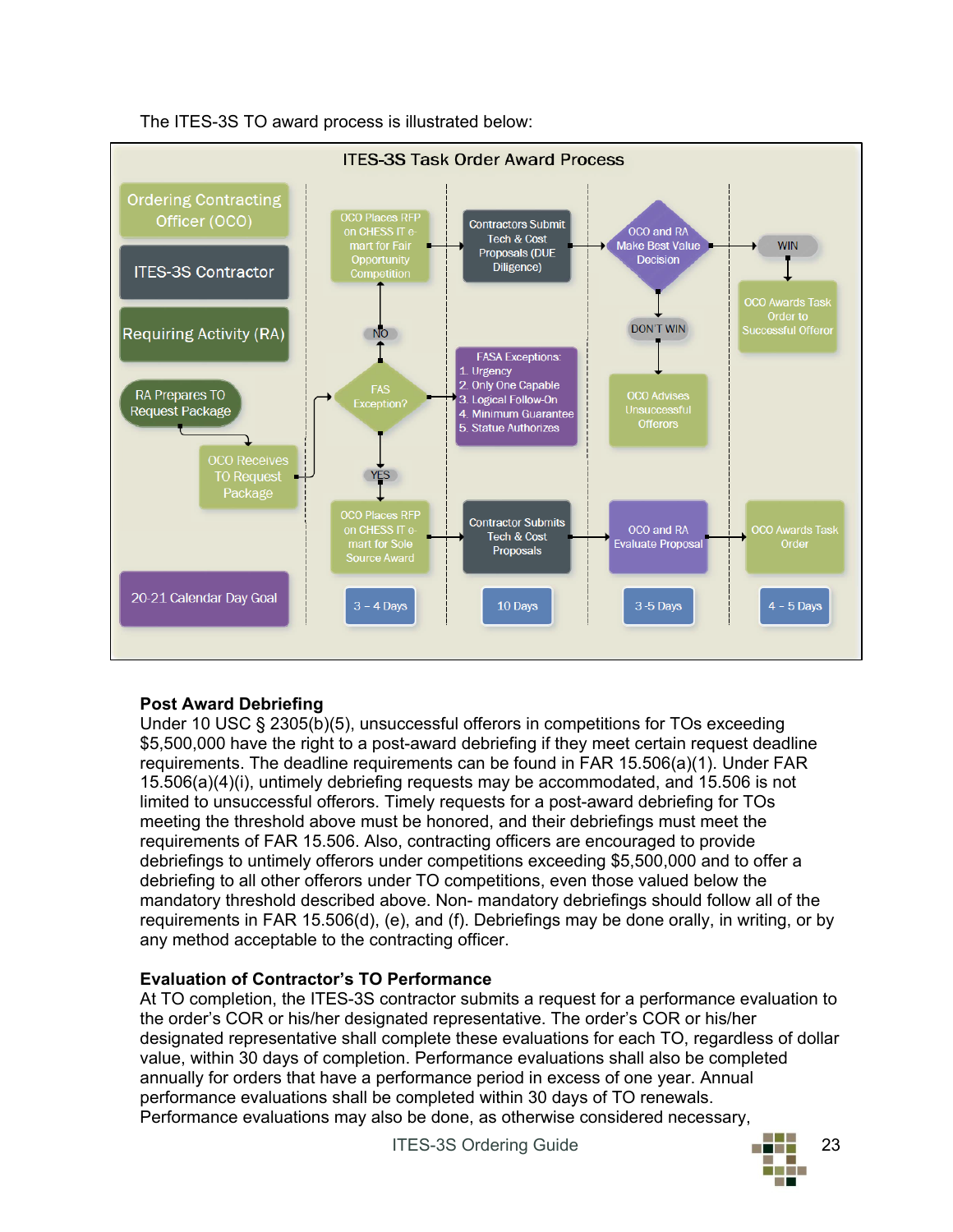throughout the duration of the order (but generally no more than quarterly). The performance evaluations will be located on the CHESS IT e-mart at [https://chess.army.mil/Static/SRV\\_ITS\\_SB\\_EVL\\_CON.](https://chess.army.mil/Static/SRV_ITS_SB_EVL_CON)

Contractor Performance Assessment Reports (CPARs) are required in the Information Technology or Services sectors for actions valued at \$1M or above. A final CPAR is performed when all performance on the contract is completed. Interim CPARs must be performed on deliveries/performance exceeding 18 months. A CPAR should contain past performance information that is current and relevant information for future source selection purposes. It includes the contractor's record of conforming to contract requirements, standards of good workmanship, forecasting and controlling costs, adherence to contract schedules, administrative aspects of performance, reasonable and cooperative behavior, commitment to customer satisfaction, and business-like concern for the interest of the customer.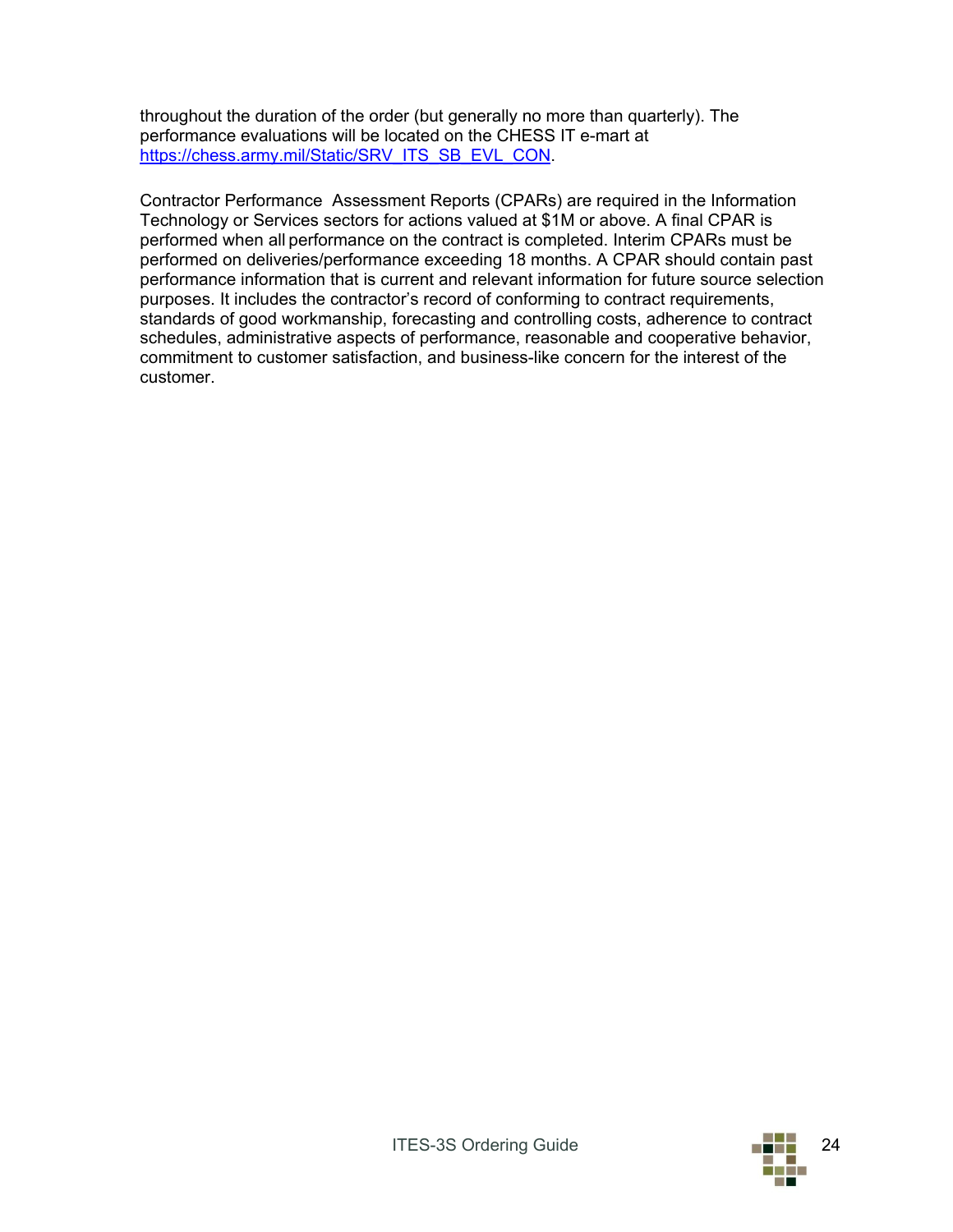# **ATTACHMENT 1 EXAMPLE**

#### **ITES-3S TASK ORDER REQUEST CHECKLIST and INSTRUCTIONS**

This form constitutes a request for contract support under the ITES-3S contracts. The requiring activity (RA) shall complete this form, together with the associated Ordering Guide attachments, and forward the entire package to the appropriate ordering contracting officer for processing.

| 1. Task Order (TO) Title.                                                                                                                                                                                                                                                                                                |  |  |
|--------------------------------------------------------------------------------------------------------------------------------------------------------------------------------------------------------------------------------------------------------------------------------------------------------------------------|--|--|
|                                                                                                                                                                                                                                                                                                                          |  |  |
| 2. RA Point of Contact. Include name, title, organization, commercial and DSN phone numbers for voice and fax, and e-mail address:                                                                                                                                                                                       |  |  |
|                                                                                                                                                                                                                                                                                                                          |  |  |
| 3. Designated Order Contracting Officer Representative (COR). Include name, title, organization, commercial and DSN phone numbers for voice and fax, and e-                                                                                                                                                              |  |  |
| mail address (If same as block 2, type "same"):                                                                                                                                                                                                                                                                          |  |  |
|                                                                                                                                                                                                                                                                                                                          |  |  |
| 4. Attachments Checklist. Complete package must include the following items. Send files electronically via e-mail or fax to the ordering contracting officer.                                                                                                                                                            |  |  |
| □                                                                                                                                                                                                                                                                                                                        |  |  |
| Work Statement (check one)<br>□<br><b>Statement of Work</b>                                                                                                                                                                                                                                                              |  |  |
| □<br>Performance Work Statement includes Quality Assurance Surveillance Plan<br>$\Box$<br><b>Statement of Objectives</b>                                                                                                                                                                                                 |  |  |
| Funding Document(s) (scanned or otherelectronic version is preferable)<br>□                                                                                                                                                                                                                                              |  |  |
| □<br>Independent Government Cost Estimate<br>□<br>Proposal Evaluation Plan Bundling Determination (if needed)                                                                                                                                                                                                            |  |  |
| □<br>Consolidation Determination (if needed)<br>□<br>Justification for Work Statement that is not Performance-Based                                                                                                                                                                                                      |  |  |
| □<br>TO unique Defense Department Form 254 (only if security requirements)                                                                                                                                                                                                                                               |  |  |
| 5. TO Information                                                                                                                                                                                                                                                                                                        |  |  |
| Contract Type (check one) Time and Materials (T&M) and Cost Reimbursement (CR) contract types require justification in accordance with (IAW) Federal Acquisition                                                                                                                                                         |  |  |
| Regulation (FAR) (the ordering contracting officer makes the final determination of which order type is in the best interest of the government).                                                                                                                                                                         |  |  |
| Firm Fixed Price (no justification required)<br>□                                                                                                                                                                                                                                                                        |  |  |
| □<br>CR (provide justification in the box, below)                                                                                                                                                                                                                                                                        |  |  |
| □<br>T&M (provide justification in the box, below)<br>Rationale: T&M and CR contract types require justification IAW FARs.                                                                                                                                                                                               |  |  |
|                                                                                                                                                                                                                                                                                                                          |  |  |
| Federal Acquisition Streamlining Act (FASA) Exception. If you are citing a FASA exception to fair opportunity competition, designate which one below with a justification.                                                                                                                                               |  |  |
| <b>FASA Exception Justification:</b>                                                                                                                                                                                                                                                                                     |  |  |
| The agency need for services is of such urgency that providing such opportunity would result in unacceptable delays.<br>□                                                                                                                                                                                                |  |  |
| □<br>Only one such contractor is capable of providing services required at the level of quality required because they are unique or highly specialized.<br>□<br>The order should be issued on a sole-source basis in the interest of economy and efficiency as a logical follow-on to an order already issued under this |  |  |
| contract, provided that all ITES-3S contractors were given a fair opportunity to be considered for the original order.                                                                                                                                                                                                   |  |  |
| □<br>A statue expressly authorizes or requires that the purchase be made from specified source.                                                                                                                                                                                                                          |  |  |
| 6. Order COR Training Certification: Army Order CORs are required to have COR training prior to appointment IAW paragraph 1.7 of the Army Contracting Command                                                                                                                                                            |  |  |
| (ACC) Acquisition Instruction. Appendix A of the ACC Acquisition Instruction contains a list of ACC-approved training courses. Refer to:<br>https://arc.army.mil/COR/CORHandbooks SelfServe.aspx                                                                                                                         |  |  |
|                                                                                                                                                                                                                                                                                                                          |  |  |
| <b>Order COR Training Certification Date:</b>                                                                                                                                                                                                                                                                            |  |  |
|                                                                                                                                                                                                                                                                                                                          |  |  |
| <b>ELLE</b><br><b>ITES-3S Ordering Guide</b><br>25.                                                                                                                                                                                                                                                                      |  |  |

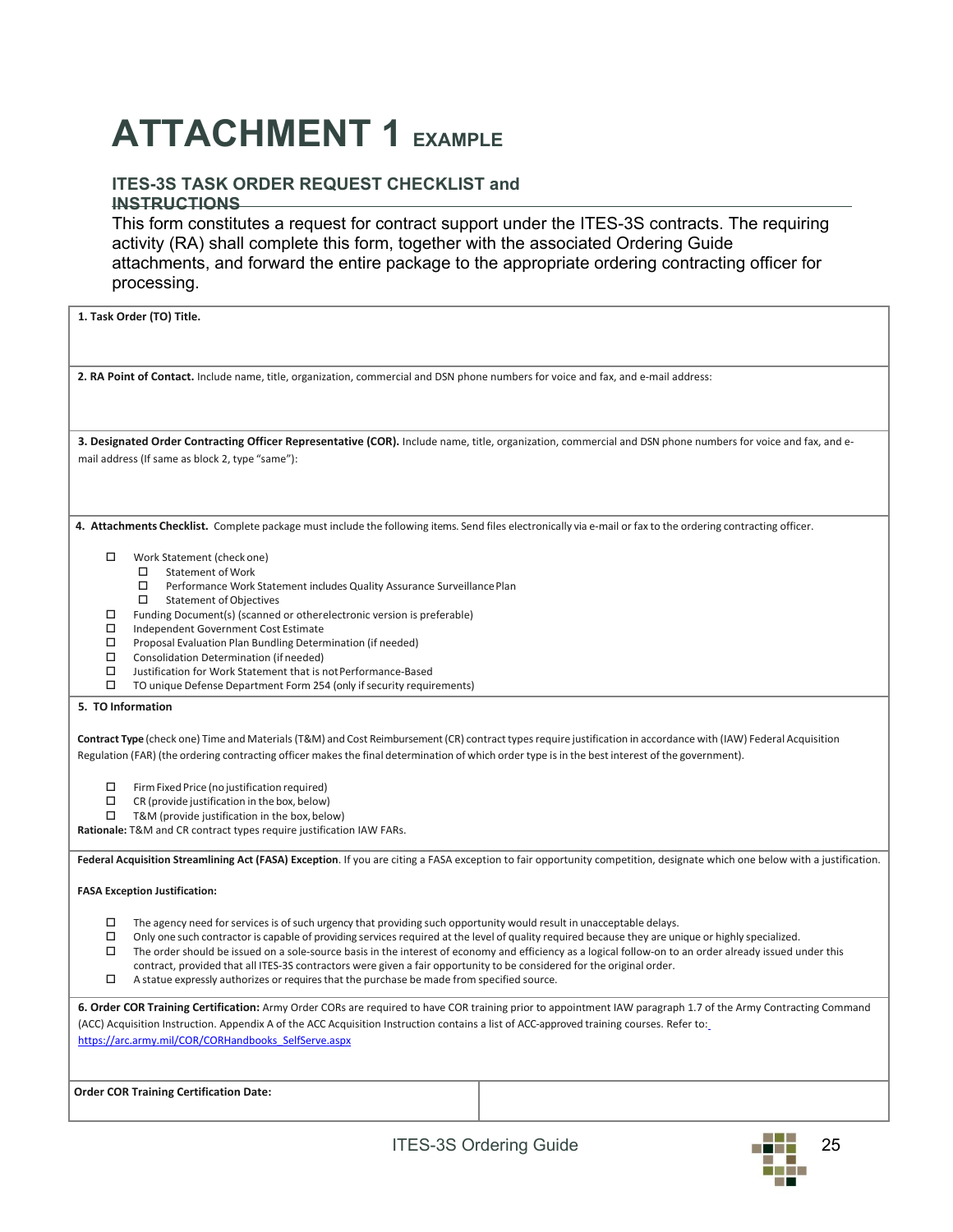# **ATTACHMENT 2**

#### **PEFORMANCE-BASED SERVICE ACQUSITION**

#### **1. GENERAL**

Performance-Based Service Acquisition (PBSA) is the preferred method of contracting for services and supplies. PBSA means an acquisition structured around the results to be achieved as opposed to the manner by which the work is to be performed. Essential elements of PBSA include: (1) performance requirements, expressed in either a performance work statement (PWS) or statement of objectives (SOO). Performance requirements should be described in terms of what the required output is and should not specify how the work is to be accomplished; (2) Performance standards or measurements, which are criteria for determining whether the performance requirements are met; (3) Appropriate performance incentives, either positive or negative; and (4) A surveillance plan that documents the Government's approach to monitoring the contractor's performance. These elements are discussed further below.

#### **2. POLICY**

FAR 37.102 has established the policy to use a PBSA approach, to the maximum extent practicable, for all services. Services exempted from this policy are: architect-engineer, construction, utility, and services that are incidental to supply purchases. Use of any other approach has to be justified to the ordering contacting officer. For Defense agencies, DFARS 237.170-2 requires higher-level approval for any acquisition of services that is not performance-based.

#### **3. CONTRACT TYPE**

The order of precedence set forth in FAR 37.102(a)(2) must be followed for all Task Orders (TOs). It is:

- A Firm Fixed Price (FFP), performance-based contract or TO.
- A performance-based contract or TO that is not FFP.
- A contract or TO that is not performance-based. Requiring activities should use the contract type most likely to motivate contractors to perform at optimal levels. FFP is the preferred contracting type for PBSA. Work statements should be developed in sufficient detail to permit performance on a fixed-price basis.

#### **4. PERFORMANCE WORK STATEMENTS**

The PWS identifies the technical, functional, and performance characteristics of the Government's requirements. The PWS describes the work in terms of the purpose of the work to be performed rather than either how the work is to be accomplished or the number of hours to be provided. The format for the PWS is similar to the traditional statement of work. In addition, the PWS will include performance standards, incentives, and a QASP:

#### **Performance Standards/Metrics**

Reflects level of service required by the Government to meet performance objectives. Standards may be objective (e.g., response time) or subjective (e.g., customer satisfaction). They must also:

- Use commercial standards where practicable, e.g., ISO 9000
- Ensure the standard is needed and not unduly burdensome

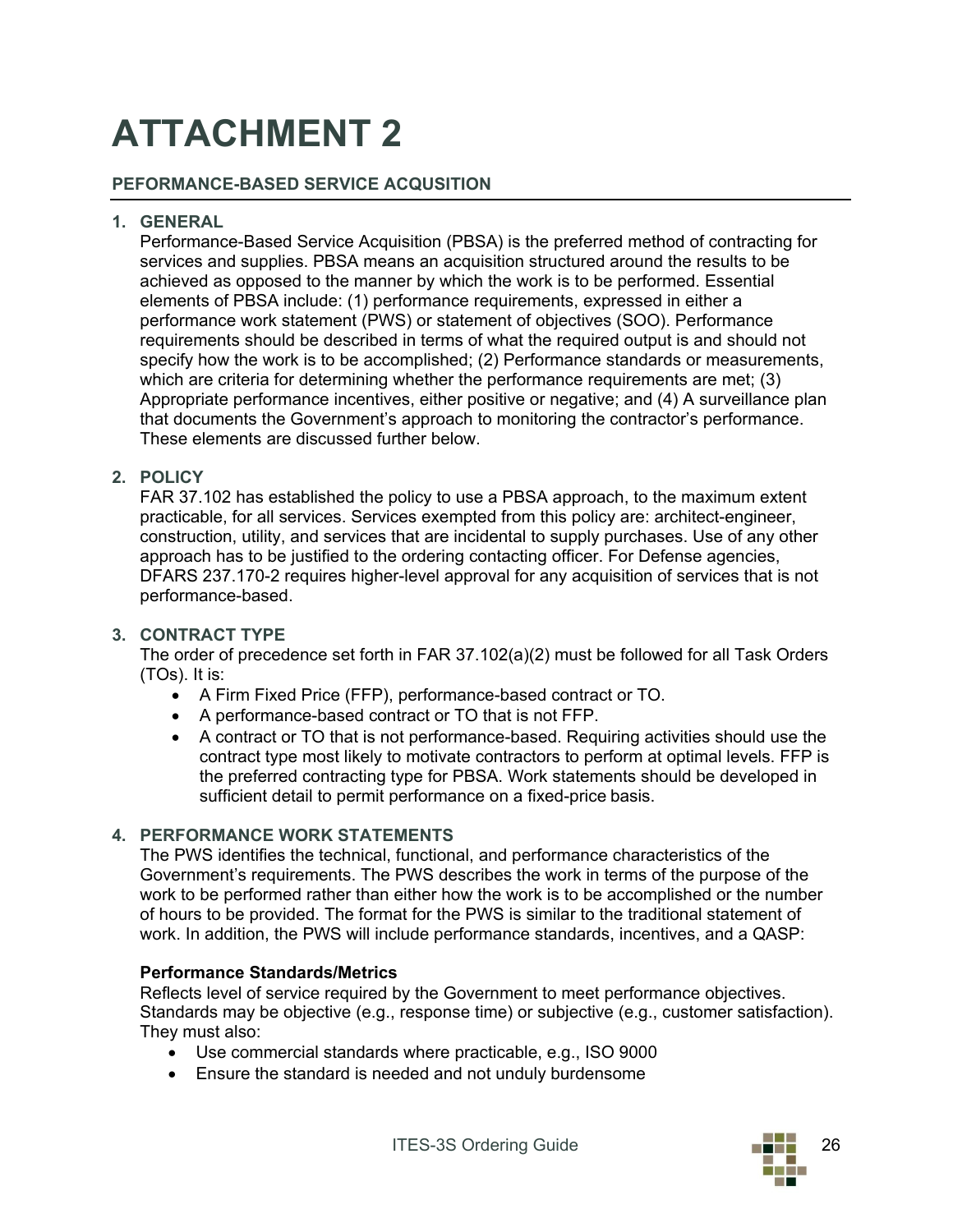• Must be measurable, easy to apply, and attainable

If performance standards are not available, the PWS may include a requirement for the contractor to provide a performance matrix, as a deliverable, to assist in the development of performance standards for future TOs.

#### **Performance Incentives**

Incentives may be positive or negative, monetary or non-monetary.

**NOTE**: if a financial incentive is promised, ensure that adequate funds are available at time of TO award to pay incentives that may be earned.

Examples of monetary incentives include:

- Incentive fees
- Share-in-savings
- A negative incentive can be included if the desired results are not achieved (deduction should be equal to the value of the service lost).

Examples of non-monetary incentives include:

- Revised schedule
- Positive performance evaluation
- Automatic extension of contract term or option exercise
- Lengthened contract term (award term contracting) or purchase of extra items (award purchase)

#### **QASP**

The QASP is a plan for assessing contractor performance to ensure compliance with the Government's performance objectives. It describes the surveillance schedule, methods, performance measures, and incentives.

- The level of surveillance should be commensurate with the dollar amount, risk, and complexity of the requirement
- Don't inspect the process, just the outputs
- QASP is included as part of the PWS

A PWS sample format, including a QASP, is provided as Ordering Guide Attachment 4.

#### **5. SOO**

The SOO is an alternative to the PWS. It is a very brief document (commonly two to 10 pages, depending upon complexity, although there is no maximum or minimum length) that summarizes key agency goals and outcomes to which contractors respond. It is different from a PWS in that, when a SOO is used, offerors are asked to develop and propose a PWS as part of their solution. Typically, offerors would also propose a technical approach, performance standards, incentives/disincentives, and a QASP based upon commercial practices. At a minimum, a SOO must contain the following information:

- Purpose
- Scope or mission
- Period and place of performance
- Background
- Performance objectives (i.e., required results)
- Any operating constraints

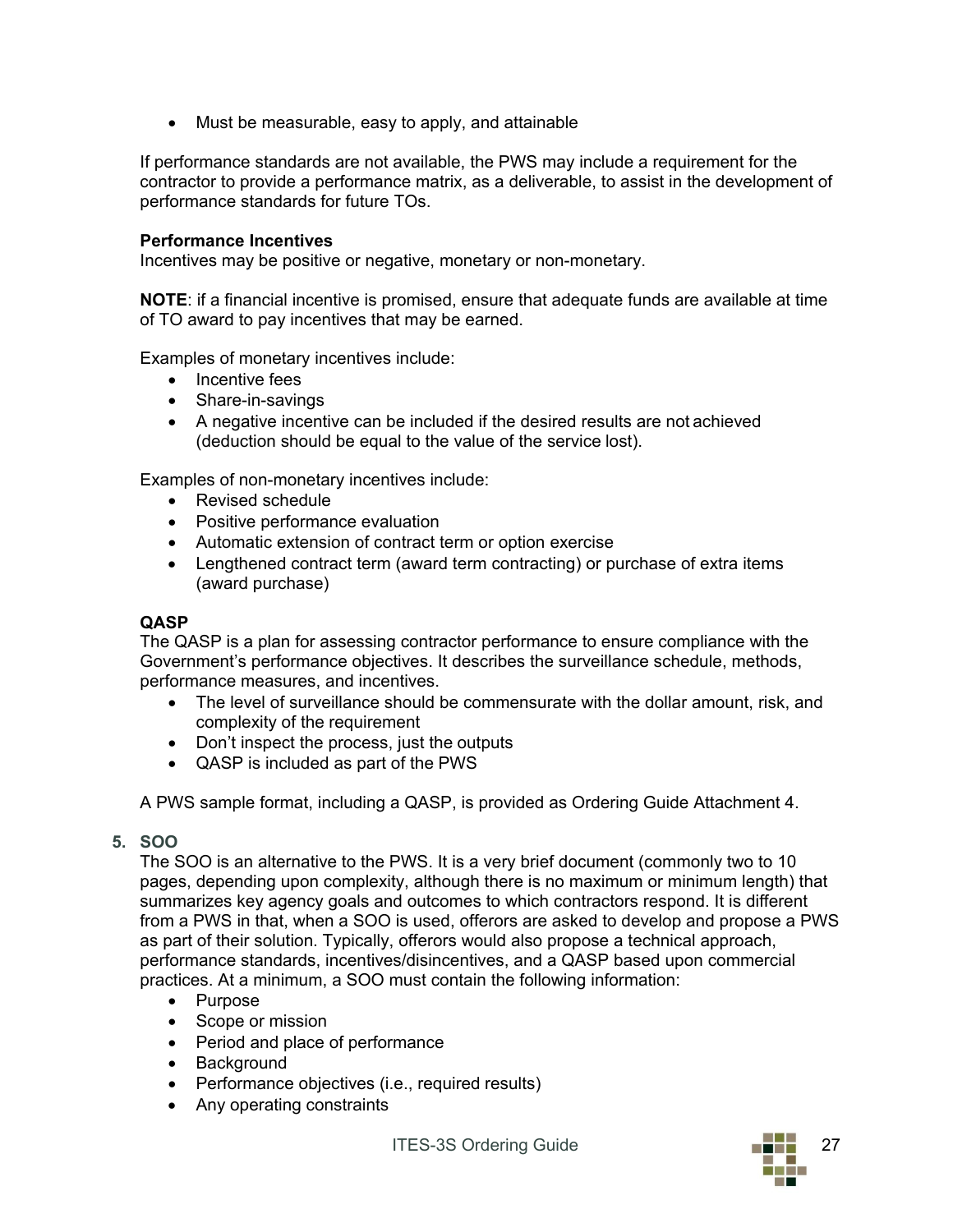Upon award, the winning offeror's solution to the SOO should be incorporated into the resulting TO. The SOO itself is not part of the TO.

A SOO sample format is provided as Ordering Guide Attachment 5.

# **ATTACHMENT 3**

**FORMAT FOR STATEMENT OF WORK EXAMPLE**

See FAR Part 37, Subpart 37.602-1

# **ATTACHMENT 4**

**FORMAT FOR PERFORMANCE WORK STATEMENT EXAMPLE**

See FAR Part 37.602

# **ATTACHMENT 4A**

**QUALITY ASSURANCE SURVEILLANCE PLAN EXAMPLE**

See FAR Part 46, Subpart 46.4

# **ATTACHMENT 5**

**STATEMENT OF OBJECTIVES EXAMPLE**

FAR Part 37, Subpart 37.602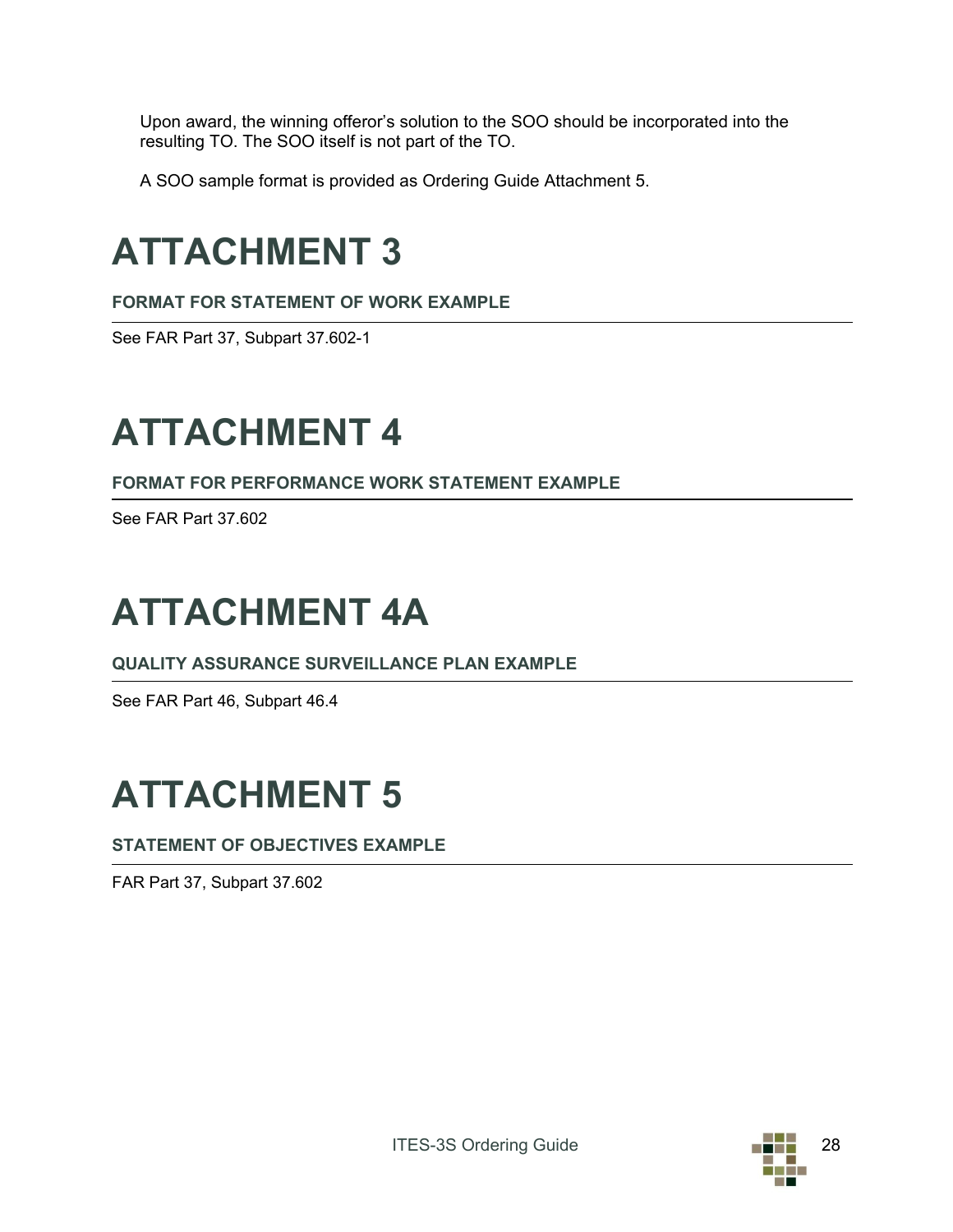# **ATTACHMENT 6**

### **ITES-3S PROPOSAL EVALUATION**

**PLAN** (CHECK ONE):

- □ Best Value Trade-Off
- □ Lowest Price, Technically Acceptable

Non-Price Factors

Note: Describe the relative weight of each evaluation factor compared with the other evaluation factors. For example, the evaluation factors may all be approximately equal in importance, or one factor may be more important than others.

*List the specific areas of your technical/management requirements to be evaluated. These areas should correspond with, and relate to, specific requirements.*

| Technical/Management Approach |  |
|-------------------------------|--|
|                               |  |
|                               |  |
|                               |  |
|                               |  |
|                               |  |

*List the specific areas of your past performance requirements to be evaluated.*

| <b>Past Performance</b> |  |
|-------------------------|--|
|                         |  |
|                         |  |
|                         |  |
|                         |  |
|                         |  |

*These areas should relate to specific work statement requirements.*

| Other Factors (if applicable). |
|--------------------------------|
|                                |
|                                |
|                                |
|                                |
|                                |

*List any other evaluation criteria important to you and the associated weights below.*

#### Price Factors

Adjectival ratings (e.g., outstanding, good, etc.) are assigned to corporate experience, technical/ management approach and any other non-price criteria for which you may want to evaluate contractor proposals. Note that balancing price against non-price factors facilitates a best value trade-off decision, and, as a result, a rating is not assigned to the price factor. Indicate whether

ITES-3S Ordering Guide 29

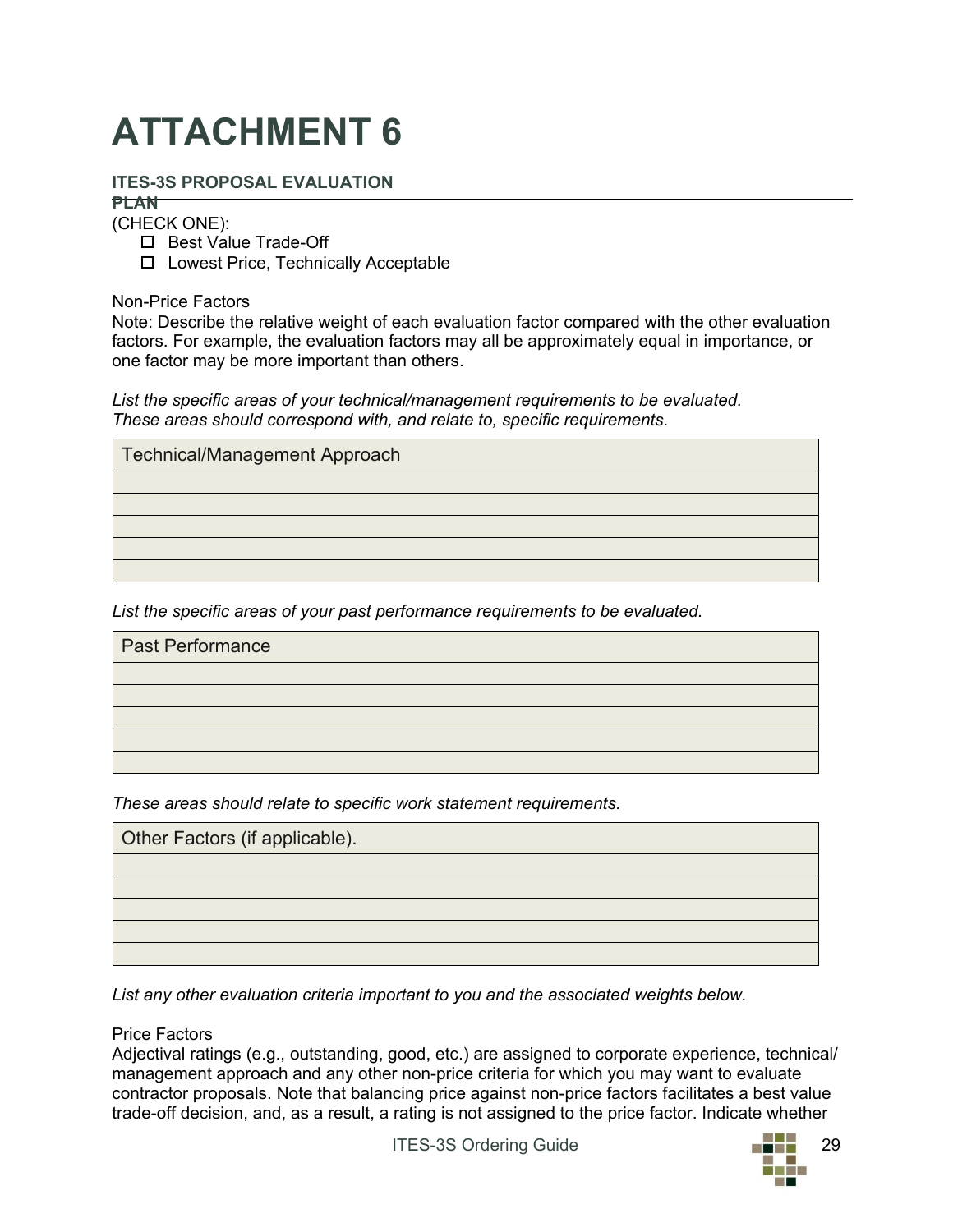all non-price evaluation factors, when combined are:

- $\square$  Significantly more important than the price factor
- $\Box$  More important than the price factor
- $\square$  Comparatively equal to the price factor
- $\square$  Less important than the price factor
- $\Box$  Significantly less important than the price factor

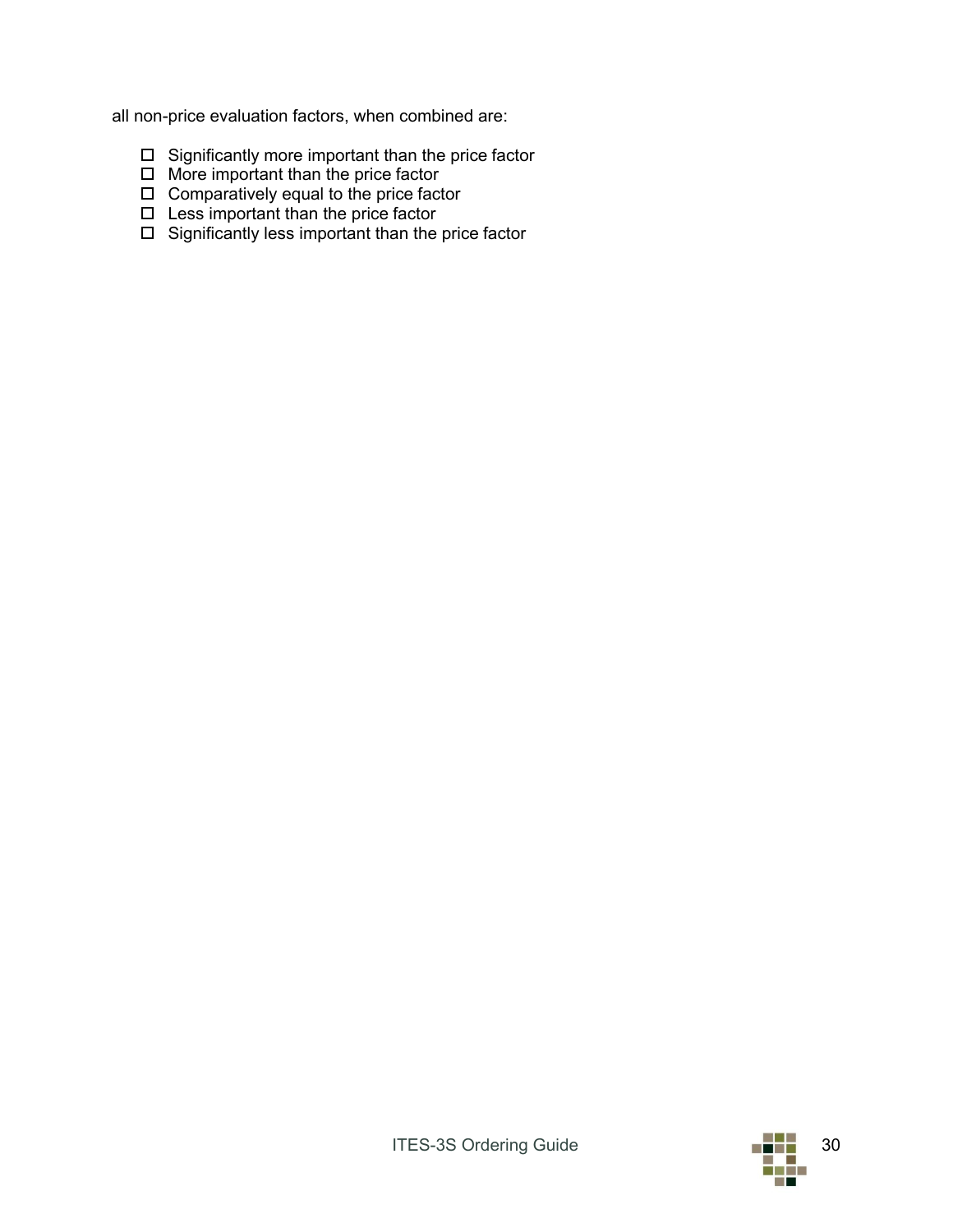# **ATTACHMENT 7**

### **LETTER REQUEST FOR TASK ORDER PROPOSALS**

**LETTERHEAD** IN REPLY REFER TO: (DATE) MEMORANDUM TO: Information Technology Enterprise Solutions – 3 Services (ITES-3S) Contractors

SUBJECT: Request for Task Order (TO) Proposals

- **1.** The Network Enterprise Center for **[insert command]** has a requirement for **[insert, as appropriate].** The period of performance is **[insert duration of order].** The anticipated contract type is **[insert as appropriate].** This requirement has been assigned tracking number **[insert number].**
- 2. It is requested that you submit written technical and price proposals in response to the attached **[insert, as appropriate, e.g., statement of work, performance work statement, or statement of objectives]** (Ordering Guide Attachment 1). Specific proposal instructions and evaluation criteria are also attached (Ordering Guide Attachment 2). Your proposal or "no-bid reply" shall be submitted no later than **[insert date/time].** Any "no-bid reply" must include a brief statement as to why you are unable to perform. Please upload your proposal or no bid reply to the Computer Hardware, Enterprise Software and Solutions IT e-mart at: [https://chess.army.mil](https://chess.army.mil/)
- **3.** Virtual Reading Room. A Virtual Reading Room has been established to provide access to information related to this acquisition **[insert specific information as appropriate].**
- **4.** Due Diligence. As part of the proposal preparation process, the Government will offer the ITES-3S contractors the opportunity for due diligence. This will enhance your understanding of the requirements and is in keeping with the principles identified by Federal Acquisition Regulation Part 15.201, Exchanges with Industry before Receipt of Proposals. The following arrangements have been made for interested contractors to contact appropriate Government representatives to ask questions that by their very nature they would not ask if the response would be posted and provided to their competition: **[insert information, as appropriate].**
- 5. Resolution of Issues. The ordering contracting officer reserves the right to withdraw and cancel the proposed task. In such event, the contractor shall be notified in writing of the ordering contracting officer's decision. This decision is final and conclusive and shall not be subject to the "Disputes" clause or the "Contract Disputes Act."
- 6. Questions should be addressed to the ordering contracting officer at the following e-mail address: **[insert address].** Please provide any questions no later than **[insert date/time].** Questions received after this date may or may not be answered. Contact **[insert name/telephone number]** if you have any questions or require additional information.

Sincerely, ITES-3S Ordering Contracting Officer

Attachments: Work Statement (2) Proposal Submission Instructions and Evaluation Criteria

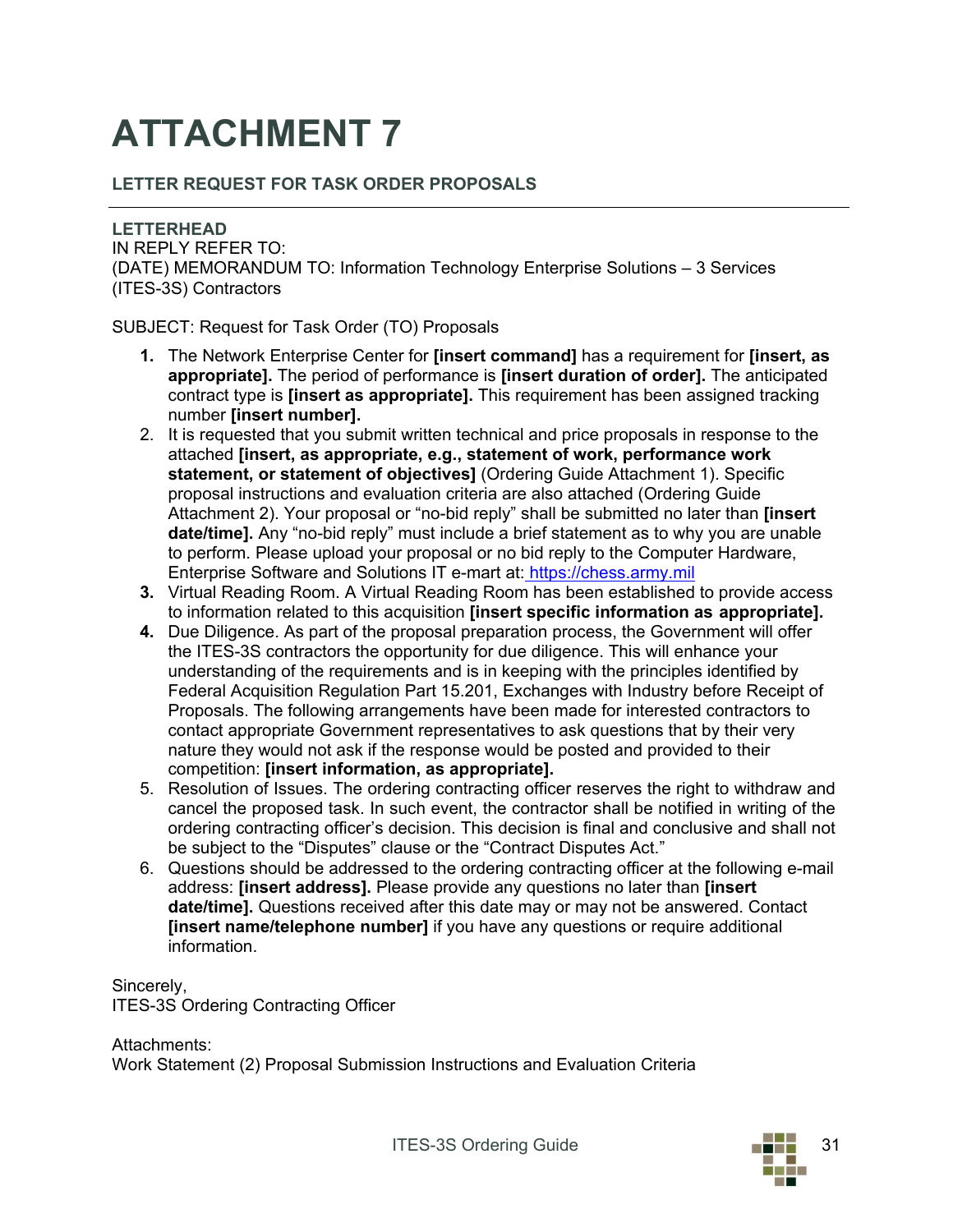# **ATTACHMENT 8**

#### **PROPOSAL SUBMISSION INSTRUCTIONS AND EVALUATION CRITERIA**

#### **1. PROPOSAL SUBMISSION INSTRUCTIONS**

Technical and Price Proposals shall be separate documents and consist of the following tabs: Note: While the Technical Proposal must not contain any reference to price, resource information (such as data concerning labor hours and categories, materials, subcontracts, etc.) must be provided so that a contractor's understanding of the requirements may be evaluated.

- TAB 1 Technical Proposal Technical proposal information will be streamlined. Page limits are specified below. As a minimum, technical proposals shall address the following elements:
	- o Technical/Management Approach
	- o Key Personnel Assigned
	- o Teaming Arrangements (including subcontractors)
	- o Risks and Risk Mitigation Plan
	- o Period of Performance
	- o Government Furnished Equipment (GFE)/Government Furnished Information (GFI)
	- o Security (including clearance level)
	- o Other Pertinent Data **(10 pages)**

Note: If instructions are for a performance-based task order, and if a performance work statement (PWS) is not already included in the task order request, the Technical Proposal shall also include the offeror's proposed statement of work (SOW) or PWS detailing the performance requirements resulting from the statement of objectives. **(No page limit)**

• TAB 2 – Cost/Price Proposal

This part of the proposal shall include details for all resources required to accomplish the requirements (e.g., labor hours, rates, travel, incidental equipment, etc.). The price proposal shall identify labor categories in accordance with the Labor Rate Tables contained in Section B. It must also identify any GFE and/or GFI required for task performance. If travel is specified in the SOW or PWS, airfare and/or local mileage, per diem rates by total days, number of trips, and number of contractor employees traveling shall be included.

#### **2. EVALUATION CRITERIA**

This is a best value award, and the evaluation criteria for this award will be based on the following factors and weights assigned to each factor.

Insert criteria as appropriate; describe the relative weight of each evaluation factor compare with the other evolution factors. For example, the evaluation factors may be approximately equal in importance or one factor may be more important than others.

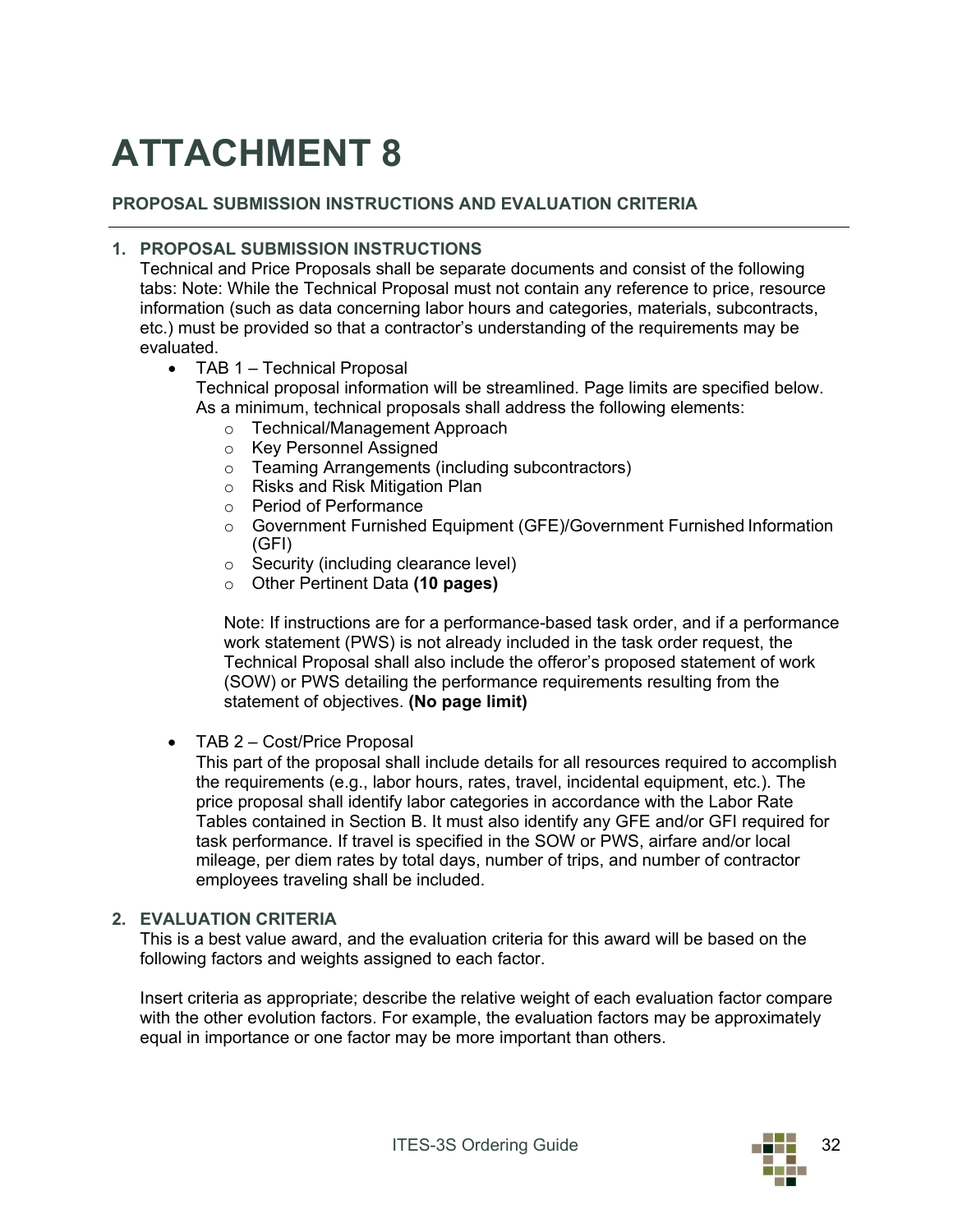a. Technical/Management Approach:

- (1)
- $\lambda$ <sup>2</sup>
- $(3)$

b. Past Performance:

- (1)
- $\lambda$ <sup>2</sup>
- $(3)$

c. Other Factors:

- (1)
- (2)

(3)

d. Cost/Price: In performing the best value trade-off analysis, all non-price evaluation factors, when combined, are APPROXIMATELY EQUAL IN IMPORTANCE TO cost/price.

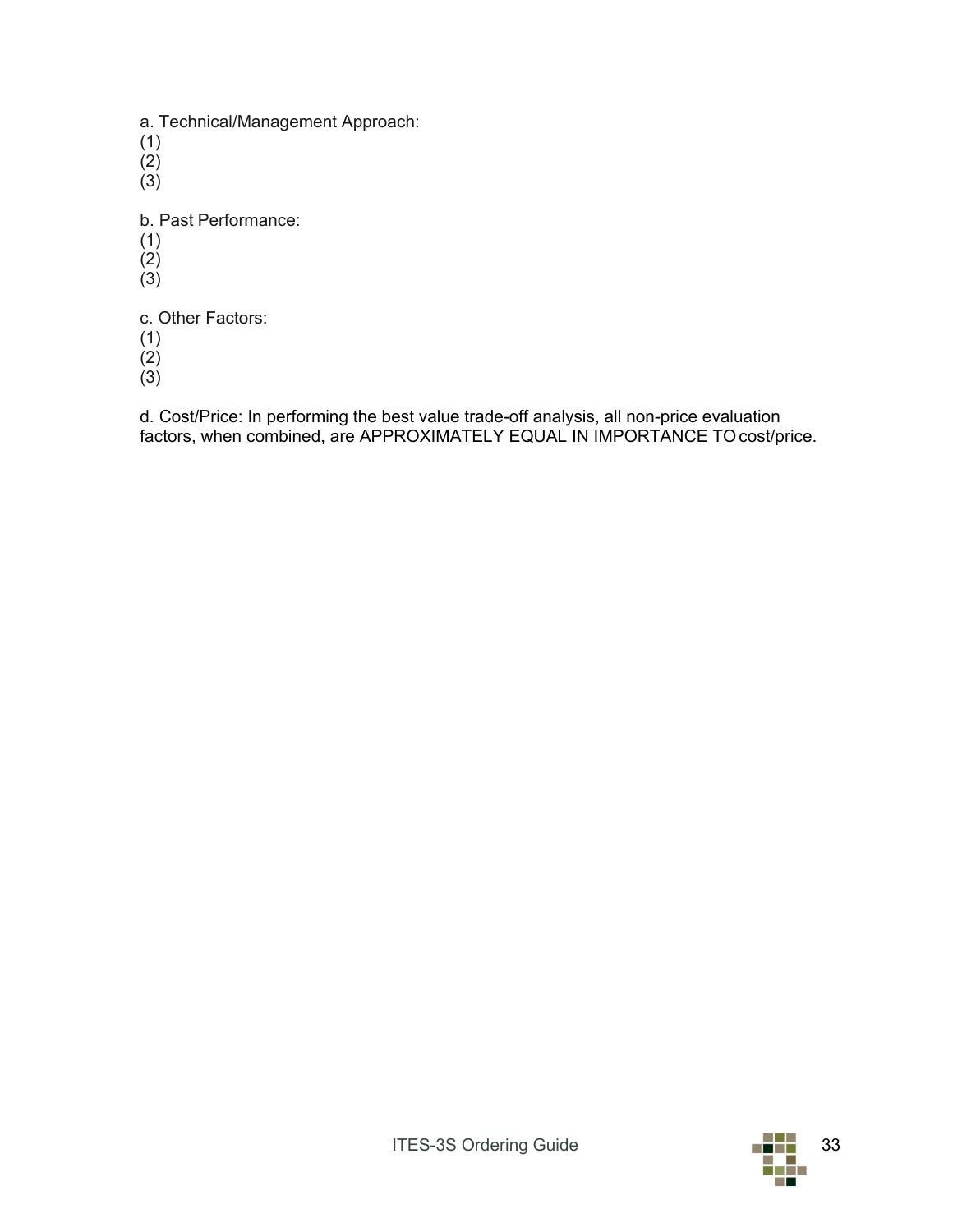# **ATTACHMENT 9**

#### **ITES-3S SELECTION RECOMMENDATION DOCUMENT EXAMPLE**

| 1. Task Order (TO) Title. Enter the title as shown in the work statement.                                                           |                                                                                                                                                                          |
|-------------------------------------------------------------------------------------------------------------------------------------|--------------------------------------------------------------------------------------------------------------------------------------------------------------------------|
| 2. Recommended Prime Contractor. Check the name/number of the ITES-3S                                                               | Fill in Contractor Name and Contract Number.                                                                                                                             |
| prime contractor for whom you are recommending an award.                                                                            | (Example: Contractor ABC - Contractor #123)                                                                                                                              |
|                                                                                                                                     | □                                                                                                                                                                        |
|                                                                                                                                     | α<br>α                                                                                                                                                                   |
|                                                                                                                                     | о                                                                                                                                                                        |
| 3. Justification. Note: The "Fair Opportunity to be Considered" evaluation and                                                      | Attach a narrative summarizing the evaluation results, including the adjectival                                                                                          |
| justification is mandatory unless the requirement meets one of the five                                                             | ratings for each non-price evaluation factor and the identified strengths and                                                                                            |
| Federal Acquisition Streamlining Act (FASA) - specified/Section 803                                                                 | weaknesses of the proposals received. Describe the evaluation methodology and                                                                                            |
| exceptions described in part 4 below. If one of the exceptions applies, leave<br>section 3 blank and complete sections 4 and 5.     | the best value analysis that led to the recommendation of the prime contractor that<br>should be awarded the TO the ITES-3S Proposal Evaluation Plan. The justification  |
|                                                                                                                                     | should be streamlined while containing the following:                                                                                                                    |
|                                                                                                                                     | Results of Non-Price Evaluations: Discuss the results of the non-price<br>1.                                                                                             |
|                                                                                                                                     | evaluations for each vendor that submitted a proposal.<br>2.                                                                                                             |
|                                                                                                                                     | <b>Results of Price Evaluations:</b> Discuss the results of the price evaluations<br>for each vendor that submitted a proposal.                                          |
|                                                                                                                                     | 3.<br>Trade-off Analysis: Describe the analysis that led to the recommendation of                                                                                        |
|                                                                                                                                     | the prime contractor that should be awarded the TO.                                                                                                                      |
| 4. Exception: Note: Complete section 4 only if an exception to the "Fair<br>Opportunity to be Considered" process is being claimed. | If the specific requirements meet the criteria for one of the five FASA-allowed<br>(Section 803) exceptions to the Fair Opportunity and the TO is, therefore, exempt     |
|                                                                                                                                     | from the evaluation described in section 3 above, check the appropriate exception                                                                                        |
|                                                                                                                                     | and provide justification for why this TO is exempt from Fair Opportunity.                                                                                               |
|                                                                                                                                     | 1.<br>The agency has such urgent need for services that providing such                                                                                                   |
|                                                                                                                                     | opportunity would result in unacceptable delays. (Attach Justification)<br>2.                                                                                            |
|                                                                                                                                     | Only one contractor is capable of providing such services required at the<br>level of quality required because the services ordered are unique or highly                 |
|                                                                                                                                     | specialized. (Attach Justification)                                                                                                                                      |
|                                                                                                                                     | 3.<br>The order should be issued on a sole-source bases in the interest of<br>economy and efficiency as a logical follow-on to a TO already issued under                 |
|                                                                                                                                     | the ITES-3S contract, provided that all contractors were given "Fair                                                                                                     |
|                                                                                                                                     | Opportunity to be Considered" for the original order. (Enter the contract and<br>TO number of the original TO.)                                                          |
|                                                                                                                                     | Contract W91QUZ-06-D<br>. TO                                                                                                                                             |
|                                                                                                                                     | 4.<br>It is necessary to place an order to satisfy a minimum guarantee.                                                                                                  |
|                                                                                                                                     | 5.<br>A statute expressly authorizes or requires that the purchase be made from a                                                                                        |
|                                                                                                                                     | specified store.                                                                                                                                                         |
| 5. Authorized Official:                                                                                                             | Selection Recommendation Document must be signed by the authorized selection<br>official, e.g. ordering contracting officer. Electronic signature (//s//) is acceptable. |
| Name, Signature and Date:                                                                                                           |                                                                                                                                                                          |
|                                                                                                                                     |                                                                                                                                                                          |

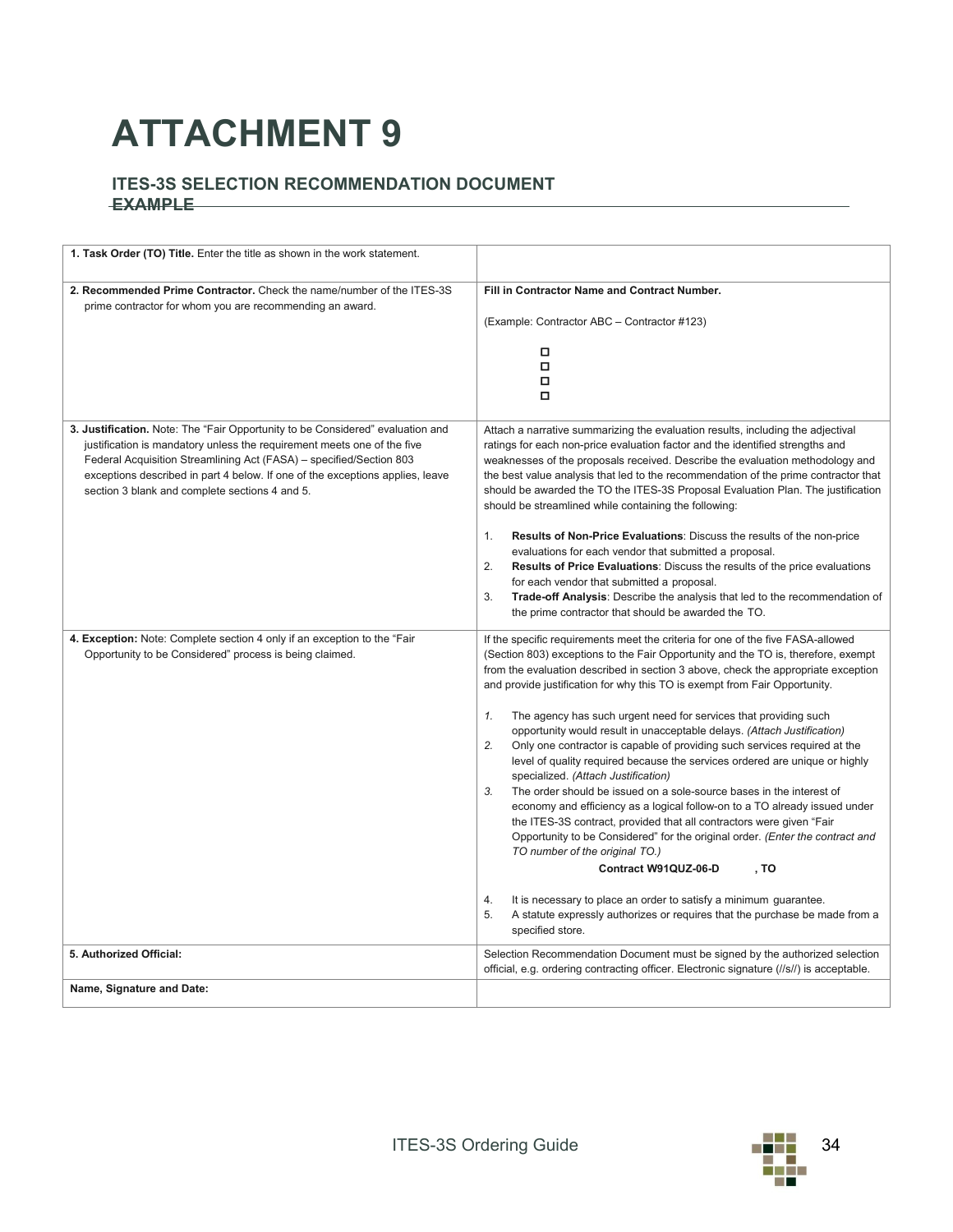# **ATTACHMENT 10 ITES-3S ACRONYMS**

Below is a list of acronyms pertinent to the ITES-3S ordering guide:

- ACC-RI Army Contracting Command Rock Island
- ACRN Accounting Classification Reference Number
- AFARS Army Federal Acquisition Regulation Supplement
- BPA Blank Purchase Agreement
- CHESS Computer Hardware Enterprise Software and Solutions
- CLINs Contract Line Items
- COR Contracting Officer Representative
- COTR Contracting Officer's Technical Representative
- COTS Commercial Off-the-Shelf
- CR Cost Reimbursement
- DD Defense Department
- DFARS Defense Federal Acquisition Regulation Supplement
- DOD Department of Defense
- ESI Enterprise Software Initiative
- FAE Functional Area Expert
- FAR Federal Acquisition Regulation
- FASA Federal Acquisition Streamlining Act
- FFP Firm Fixed Price
- FY Fiscal Year
- GAO Government Accountability Office
- GFE Government Furnished Equipment
- GFI Government Furnished Information
- IAW In Accordance With
- ID/IQ Indefinite Delivery/Indefinite Quantity
- IT Information Technology
- ITES-3S Information Technology Enterprise Solutions 3 **Services**
- NDAA National Defense Authorization Act
- OCO Ordering Contracting Officer
- OCOR Ordering Contracting Officer Representative
- ODC Other Direct Charges
- PBSA Performance-Based Service Acquisition
- PCO- Procuring Contracting Office
- POC Point of Contact
- PWS Performance Work Statement
- QASP Quality Assurance Surveillance Plan
- RA Requiring Activity
- RFP Request for Proposal
- SME Subject Matter Expert
- SoNA Statement of Non-Availability

ITES-3S Ordering Guide 35